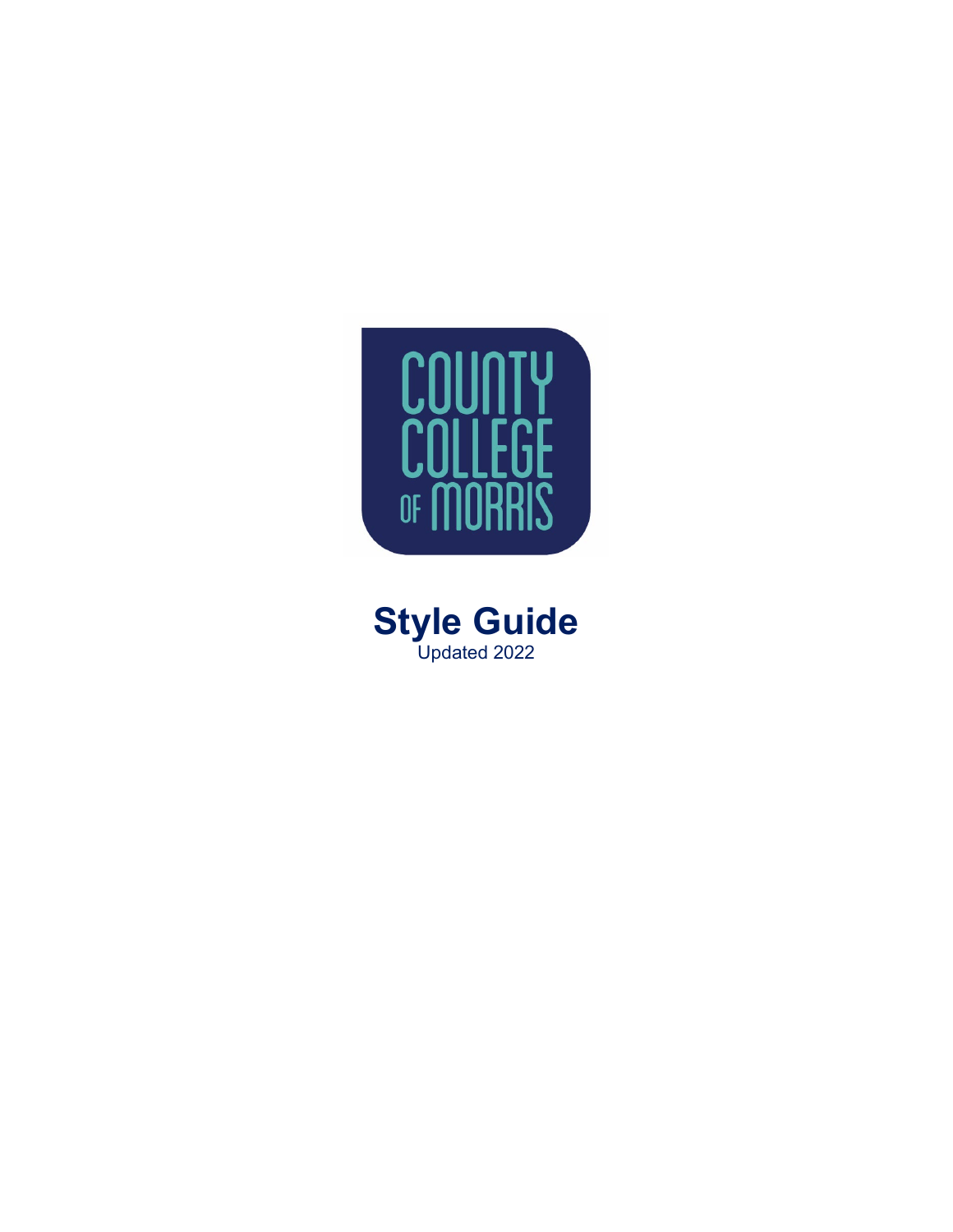### **CCM Style Guide**

The "CCM Style Guide," in conjunction with the "Website Style Guide" and "Logo Usage Style Guide*,"* provides standard guidelines to convey a positive and consistent image of CCM in its printed materials, on its website and in its other communications platforms.

Along with these guidelines, writers should refer to "The Associate Press Stylebook" and "Merriam-Webster Dictionary" for other specific style issues.

 suggestions for this style guide, please email Kathleen Brunet, director of Marketing & Public Relations, at <u>kbrunet@ccm.edu</u>. If you are unable to find what you are looking for or would like to submit entries or

*March 2022* 

### **A**

#### **Abbreviations**

 otherwise they should be spelled out. (See States, page 25.) Use standard abbreviations (consult *Merriam-Webster)*. Do not abbreviate months. States when used with a city or town should be abbreviated using Zip-Code abbreviations,

#### **Academic Degrees**

Note which ones are written with periods and which ones are not. Periods are omitted in those cases where there are three or more consecutive capital letters.

| A.A. | Associate of Arts                   |
|------|-------------------------------------|
| AFA  | Associate of Fine Arts              |
| A.S. | <b>Associate of Science</b>         |
| AAS  | <b>Associate of Applied Science</b> |
| B.A. | <b>Bachelor of Arts</b>             |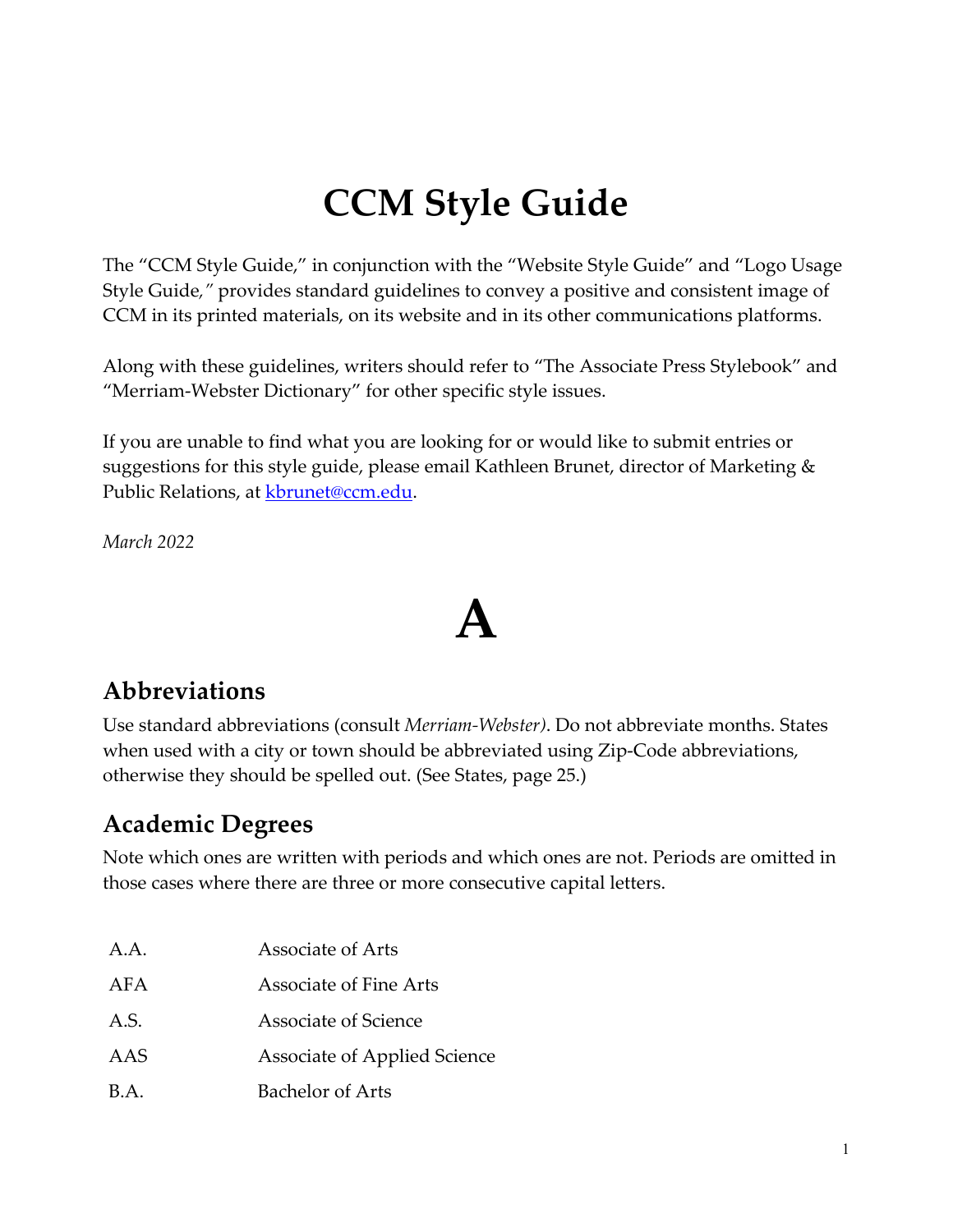| B.S.       | Bachelor of Science               |
|------------|-----------------------------------|
| M.A.       | Master of Arts                    |
| M.S.       | Master of Science                 |
| Ph.D.      | Doctorate of Philosophy           |
| MBA        | Master of Business Administration |
| <b>MFA</b> | Master of Fine Arts               |
| 1.D.       | Juris Doctorate                   |

*Note: Degrees consisting of three consecutive uppercase levels are not separated by periods (AFA not A.F.A.)* 

*Also note: It is associate degree, bachelor's degree, master's degree, and doctoral degree.* 

In text, the year of graduation should follow the name without a comma. Also note that the tail of the apostrophe points to the left:

Anthony Miller '96 has great things to say about his CCM education.

When referring to faculty and members of the President's Cabinet, terminal degrees should be used on the first reference:

Bette Simmons, Ed.D., vice president of Student Development and Enrollment Management (on second reference, use Simmons)

#### **Academic Majors and Programs**

 minors and specializations when referring to a subject area or academic field of study in Capitalize the college's majors, minors and specializations only when referring to the official names of CCM's specific academic programs (when the word program is included) or when the subject contains a proper name or adjective. Lowercase majors, general:

She declared the college's Biology Program as her major. He has declared both a major in English and a minor in psychology.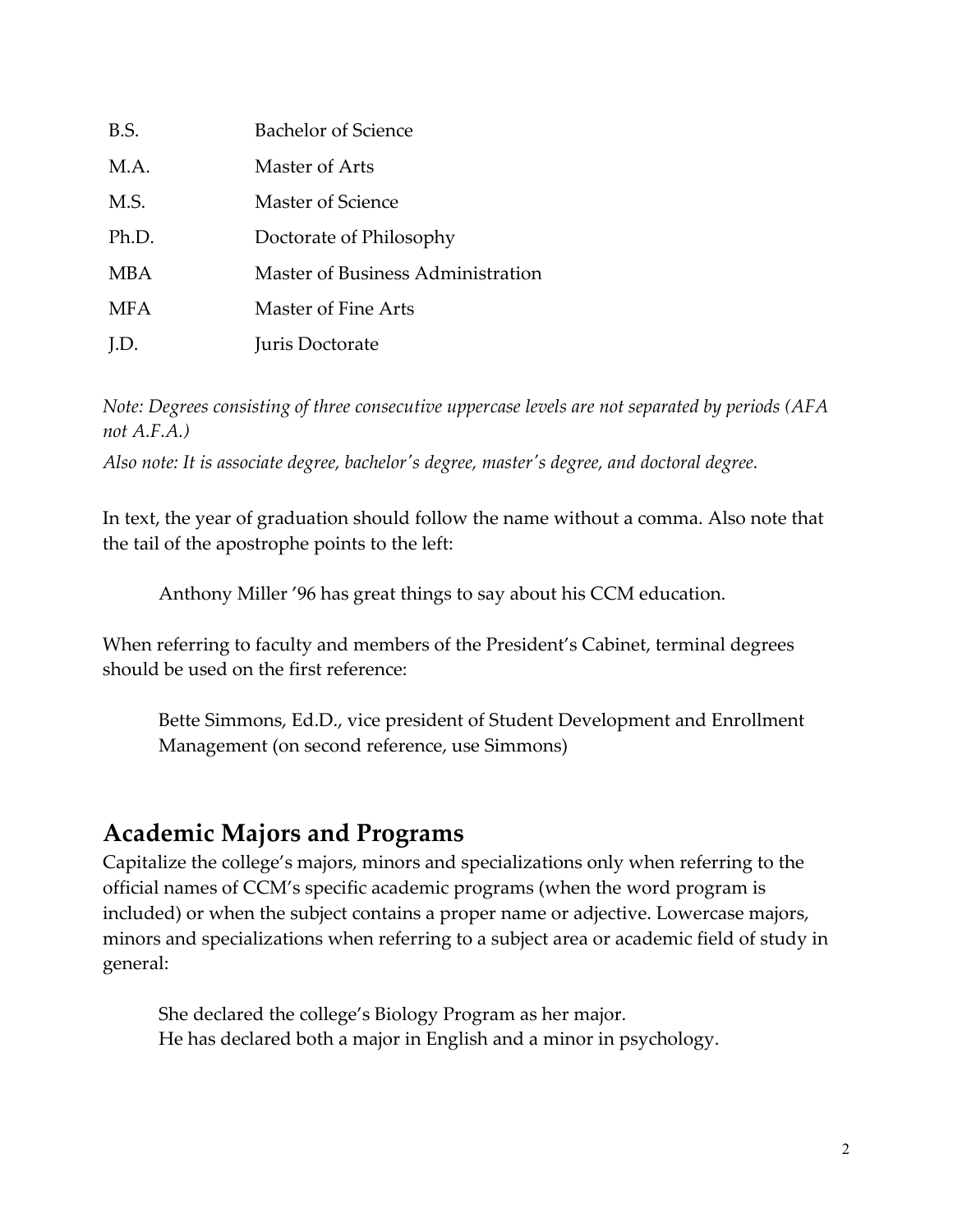#### Academic Titles, Titles

Capitalize a person's title when it comes before the name. Do not capitalize the title when listed after the name.

Vice President of Professional Studies & Applied Sciences Patrick Enright addressed the faculty at convocation.

Karen VanDerhoof, vice president of Business and Finance, updated the college community on the college's construction projects.

#### **Acronyms**

 title: Center for Teaching and Learning (CTL) When an abbreviation can be used with or without periods, use it without. On first reference, spell out the full, formal title and place the acronym in parentheses after the

Acronyms may be used on first reference if they are well-known. (e.g., GPA, YMCA, SAT, ACT, GRE, LSAT, etc.)

Do NOT include the acronym if it is not used again in the body of the text.

#### **Addresses**

 not abbreviated. Use Zip-Code abbreviations for states (NJ not N.J). Spell out all elements of an address when used in text. If space is limited, use abbreviations for street (St.), avenue (Ave.), boulevard (Blvd.). Road, Circle and Court are

#### **Affect/Effect**

Affect, as a verb, means to influence. Effect, as a verb, means to cause. Effect, as a noun, means result.

#### **Ages**

Always use numerals and hyphenate when used as an adjective:

The 5-year-old boy attended kindergarten. The boy is 5 years old. The boy, 7, has a sister, 5.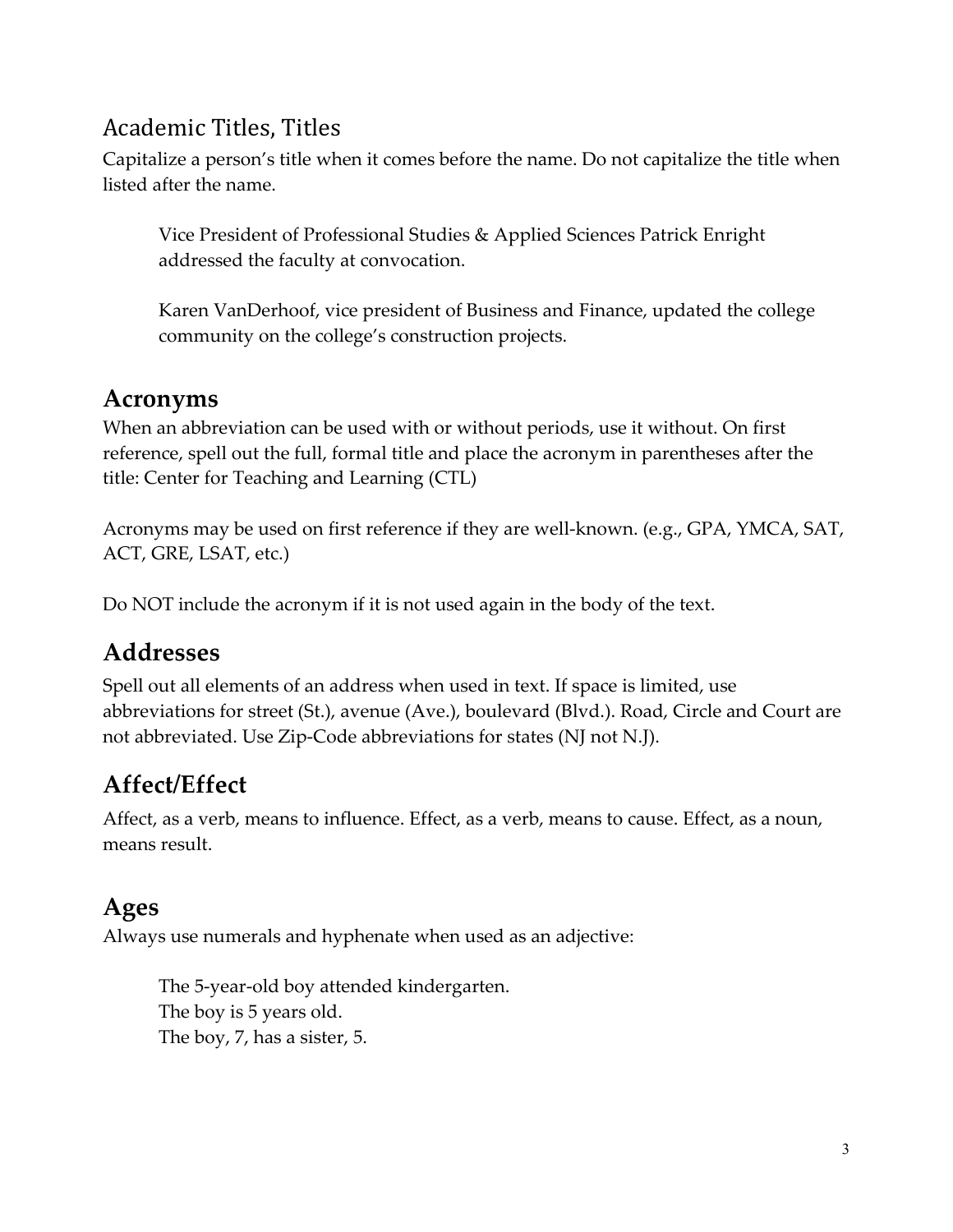#### **All-America/All-American**

An individual team member is an All-American, the entire team is All-America. The award itself is referred to as an All-America honor.

#### **All right**

Is two words, not alright

#### **Alumna, Alumnae, Alumnus, Alumni**

Alumna is feminine singular. Alumnae is feminine plural. Alumnus is masculine singular. Alumni is masculine or mixed-gender plural.

#### **a.m., p.m.**

The abbreviations for ante meridian and post meridian should appear in lowercase with punctuation.

 YES: The class runs from 3 – 6 p.m. YES: Performances take place from 11 a.m. to 3:30 p.m. NO: Performances take place from 2:00 AM to 3:30 PM.

#### **Ampersand**

• CCM uses an ampersand in Schools, Division and Department's names:

The School of Health Professions & Applied Sciences The Department of Marketing & Public Relations

- If an ampersand is used as a graphic element in a name, it should also be used in all other contexts – the ampersand in the logo for Marketing & Public Relations would also be the part of its title on a webpage – it would not be Marketing and Public Relations
- DO not use an ampersand to replace the word "and" in general text copy. YES: The class required both a textbook and online lab NO: The department is well known for responsiveness & great service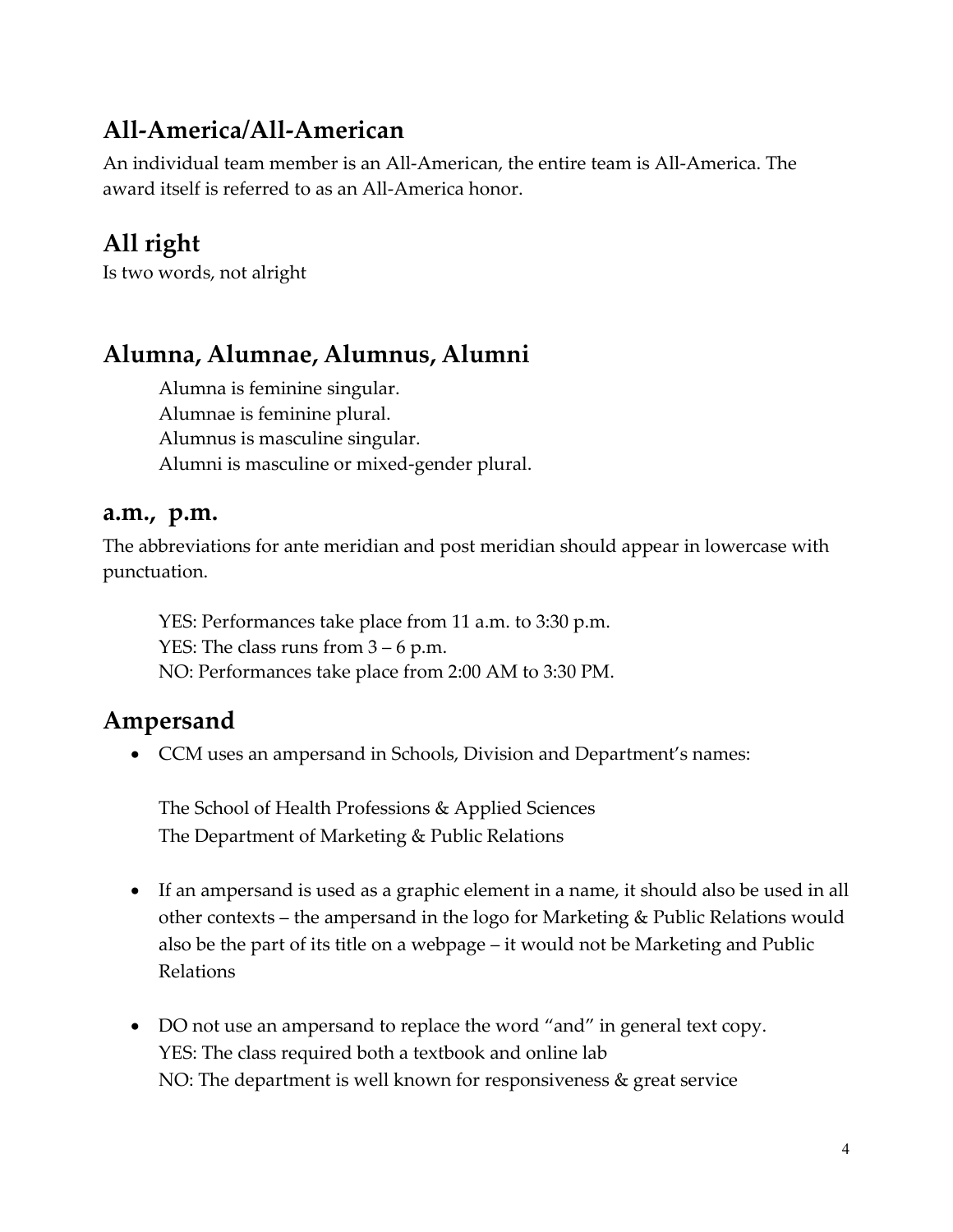• An ampersand is properly used as part of an organization's name if that is how they list their name.

 Procter and Gamble AT&T Corporation Simon & Schuster House & Garden

#### **Apostrophe**

Note that the tail of the apostrophe points left when used to indicate omitted letters or figures (I've, it's, 'tis, ne'er-do-well, rock 'n' roll, Class of '62, John Doe '78, styles of the  $'20s$ ).

#### **Area Code**

Use dashes: 973-328-5052

#### **Associate Degree**

 Capitalize the formal names and use periods with the abbreviation unless the degree consists of three uppercase letters (NOTE: AFA). Lowercase when using as a general reference.

 Associate of Arts (A.A.) Associate of Fine Arts (AFA) Associate of Science (A.S.) Associate of Applied Science (AAS)

He earned his associate degree at County College of Morris.

 *Note: There is no apostrophe and "s" at the end of associate.* 

#### **As If/Like**

"As if" is used to introduce a clause: It looks as if it will rain.

"Like" takes a simple object: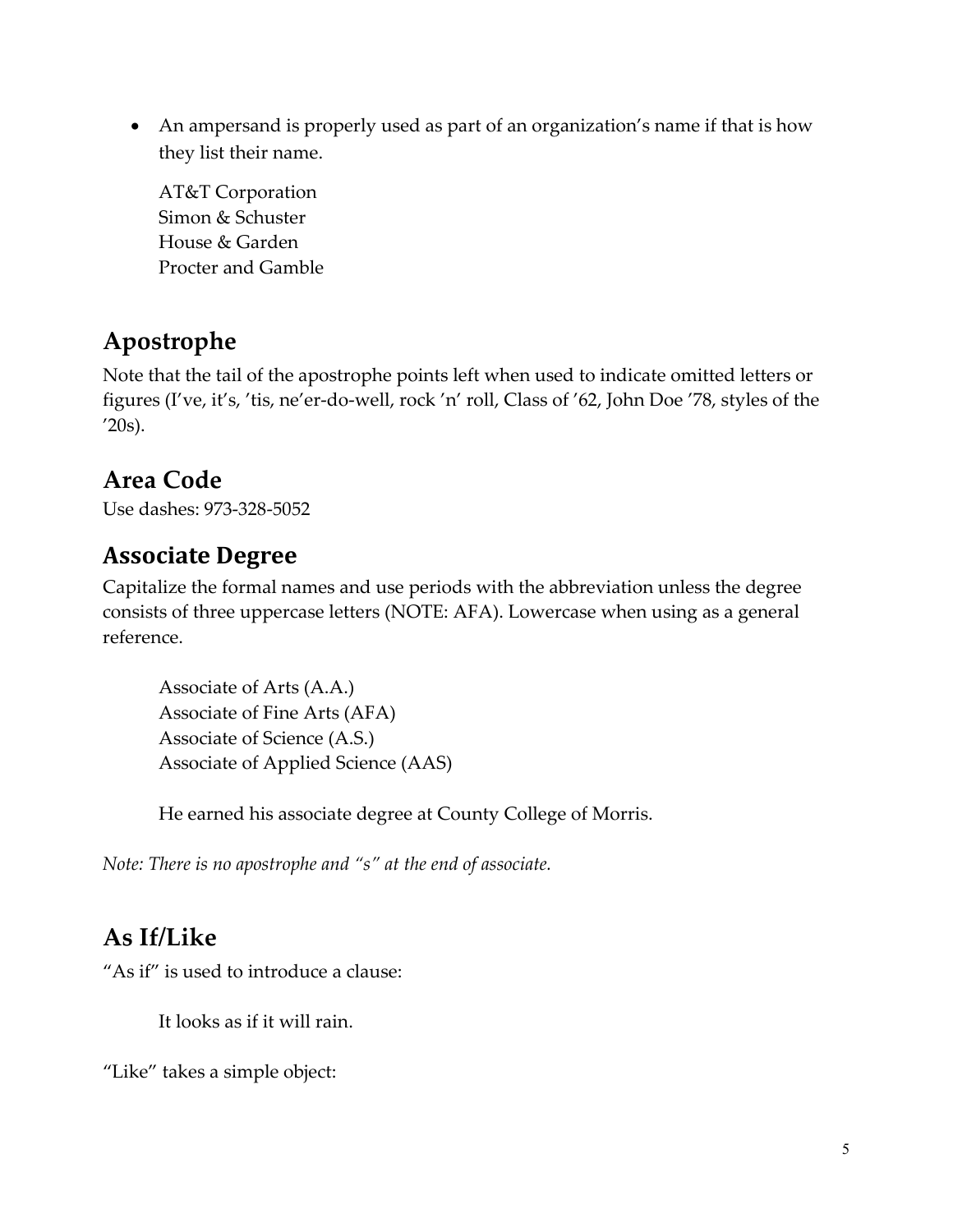It looks like rain.

#### **As Well As**

A phrase introduced by "as well as," "in addition to," "besides," "accompanied by," "together with," "plus," "such as," or a similar expression should be set off by commas when it falls between the subject and the verb:

Our faculty and administrators, as well as our staff, supported the decision.

is closely related to the preceding words: When the phrase occurs elsewhere in the sentence, commas may be omitted if the phrase

The decision was acclaimed by our executives as well as our staff.

# **B**

#### **Bachelor of Arts/Bachelor of Science**

Bachelor of Arts or B.A., and Bachelor of Science or B.S., can be used interchangeably.<br>When describing formal degrees, use Bachelor of Arts or Bachelor of Science:

Bachelor of Arts in English Bachelor of Science in Biology

Informal usage of degree titles are lowercase and are written with an apostrophe and "s"

bachelor's degree in English bachelor's degree in science

*Please see note on associate degree (page 4).* 

#### **Between/Among**

 "Between" is used with two items or when a definite relationship is clear: Between you and me, this contract will never be signed.

The disagreement was between Alice's sister and brother.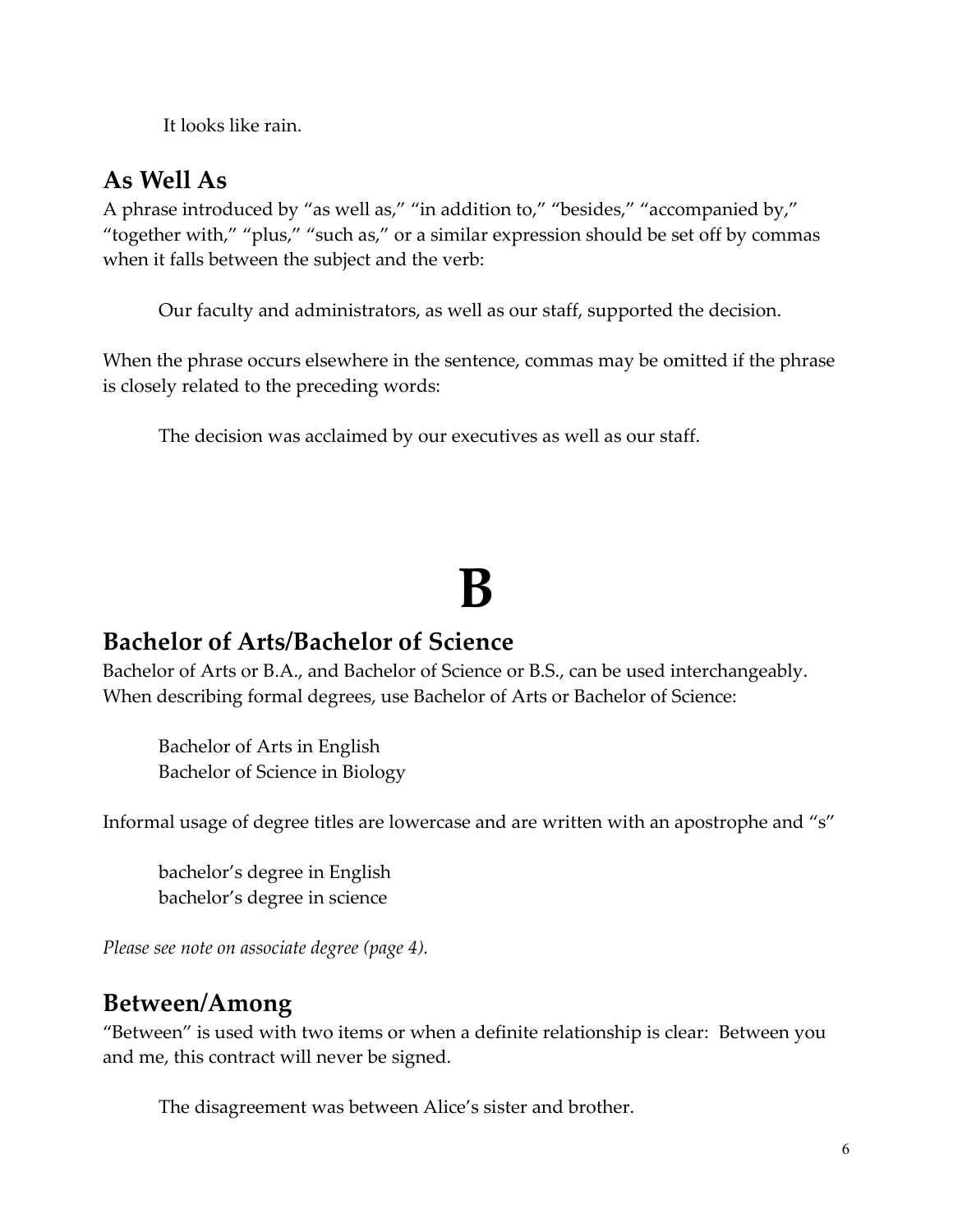relationship is stated: "Among" is used with three or more, to imply distribution, or when no explicit

We are among friends.

#### **Books, Periodicals, Reference Works and Other Compositions**

Use quotation marks around the titles of books, songs, television shows, computer games, poems, lectures, speeches and works of art.

Professor Charles Selengut gave a reading from his new book "Our Promised Land." They sang the "Star-Spangled Banner" before the game.

Do not use quotation marks around the names of magazines, newspapers, the Bible or books that are catalogues of reference materials.

The New York Times reported the story. He reads the Bible every morning.

#### **Bullets/Bulleted Lists**

(also **numbered lists**): Do not use bullets for just two items, unless incorporating them into a sentence would make the sentence too long.

Bulleted lists should have an introduction with a colon:

"The CTL will provide the following:" *Not* "CLT will:"

Begin the first word in each item with a capital letter.

YES: The three required classes are:

- English
- Chemistry
- Biology

NO: The three required classes are:

- English
- chemistry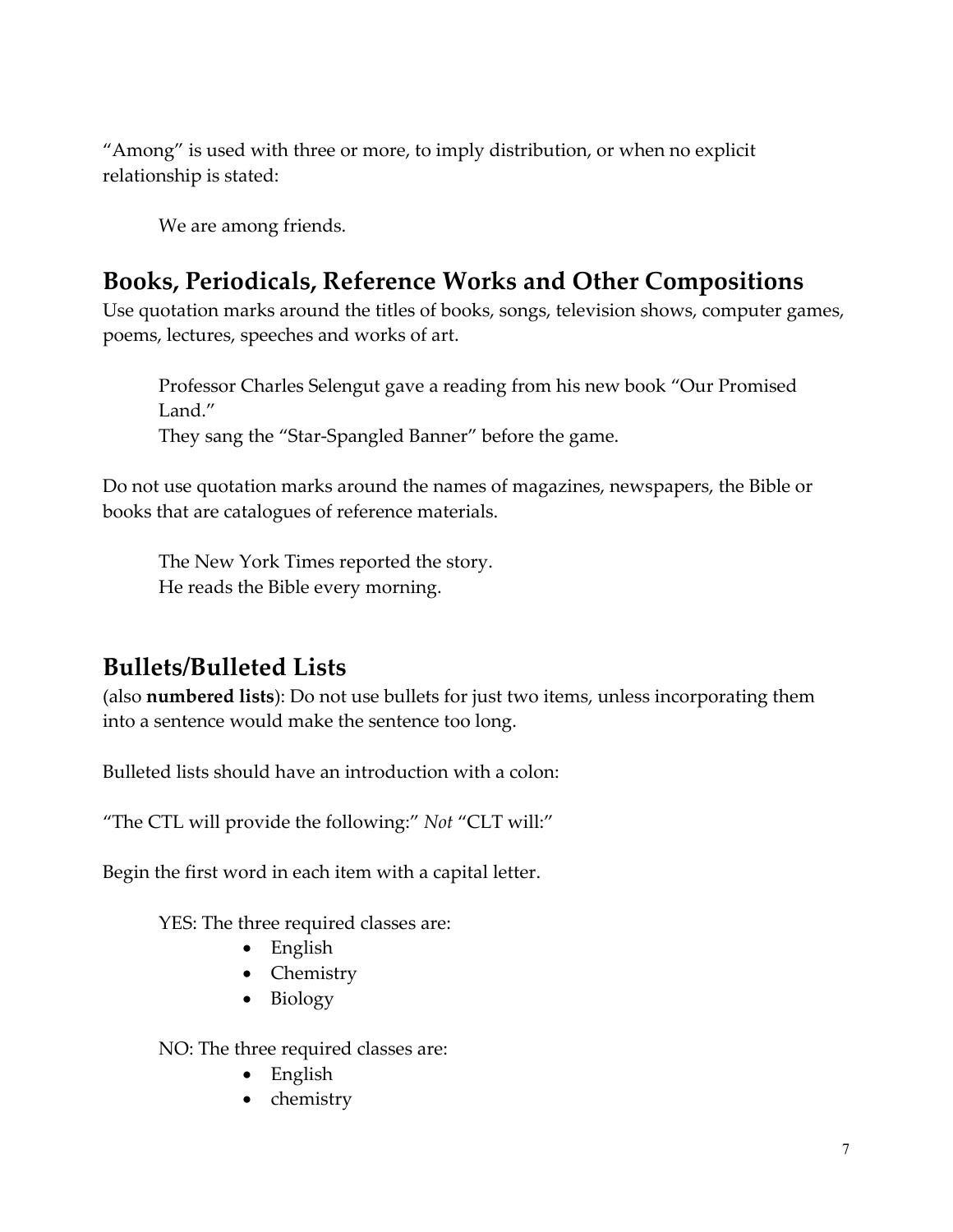• biology

In a multiple-sentence format where each bullet forms a complete sentence, end each bullet with a period. For example:

The application procedure is as follows:

- All applicants must submit a \$30 application fee.
- A completed application form must accompany the fee.
- Applicants must send a copy of their test scores.

If the bulleted item is not a complete sentence, do not use periods, semicolons, or "and."

NO: During summer session, I studied:

- Math;
- Chemistry; and
- Philosophy.

Make sure items in each list follow a parallel structure.

YES: During summer session, I studied:

- Writing
- Dancing
- Singing

NO: During summer session, I studied:

- Vocabulary
- How to dance
- Singing

*See Parallel Structure.* 

# **C**

#### **Can/May**

"Can" denotes ability. "May" denotes possibility and permission.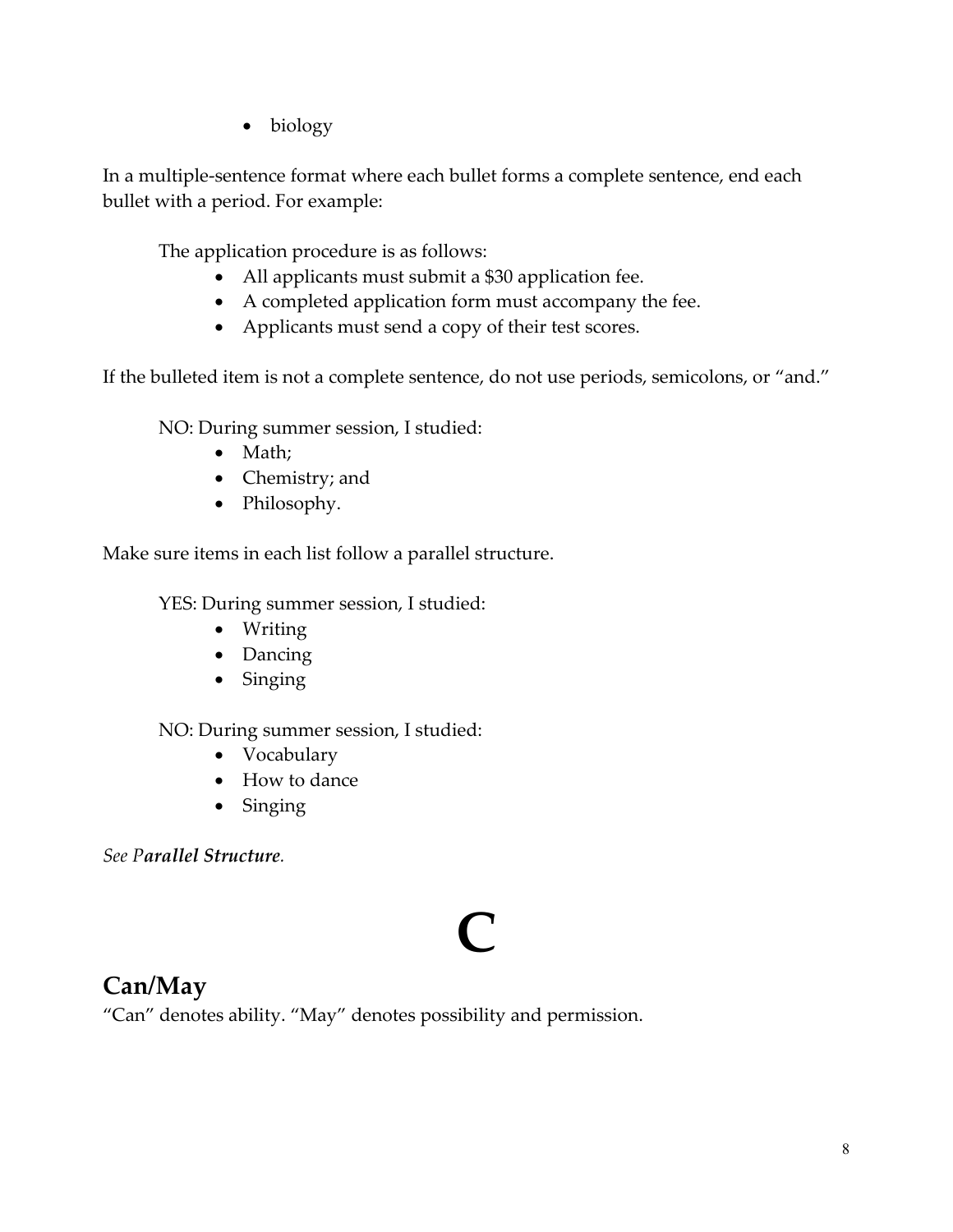#### **Capitalize Names of Specific Courses**

Mary is taking Math 101. Tom is enrolled in History 101

#### **Capitalize Proper Nouns**

Do not capitalize common nouns.

| <b>Proper Noun</b>       | <b>Common Nouns</b> |
|--------------------------|---------------------|
| County College of Morris | the college         |
| <b>Board of Trustees</b> | the board           |
| Dragonetti Auditorium    | the auditorium      |

**Do not capitalize common nouns to highlight them or give them special emphasis.** 

YES: We had fun at the college picnic.

NO: The College will be open this Saturday.

#### **Do not capitalize compass directions unless they refer to specific geographical area**.

northeast the Northeast west the West

#### **Chairperson/Chair**

Use chair in all cases when writing for the media except when an outside organization uses the chairperson designation in its materials.

#### **Cities and Towns**

 The name of a city should be followed by the state name using Zip-Code abbreviations unless it is a city in New Jersey, in which case no state designation is needed. A comma is used between city and state, and after the state when the sentence continues.

YES: He is from Charlottesville, VA, the home of UVA. YES: She grew up in Morristown.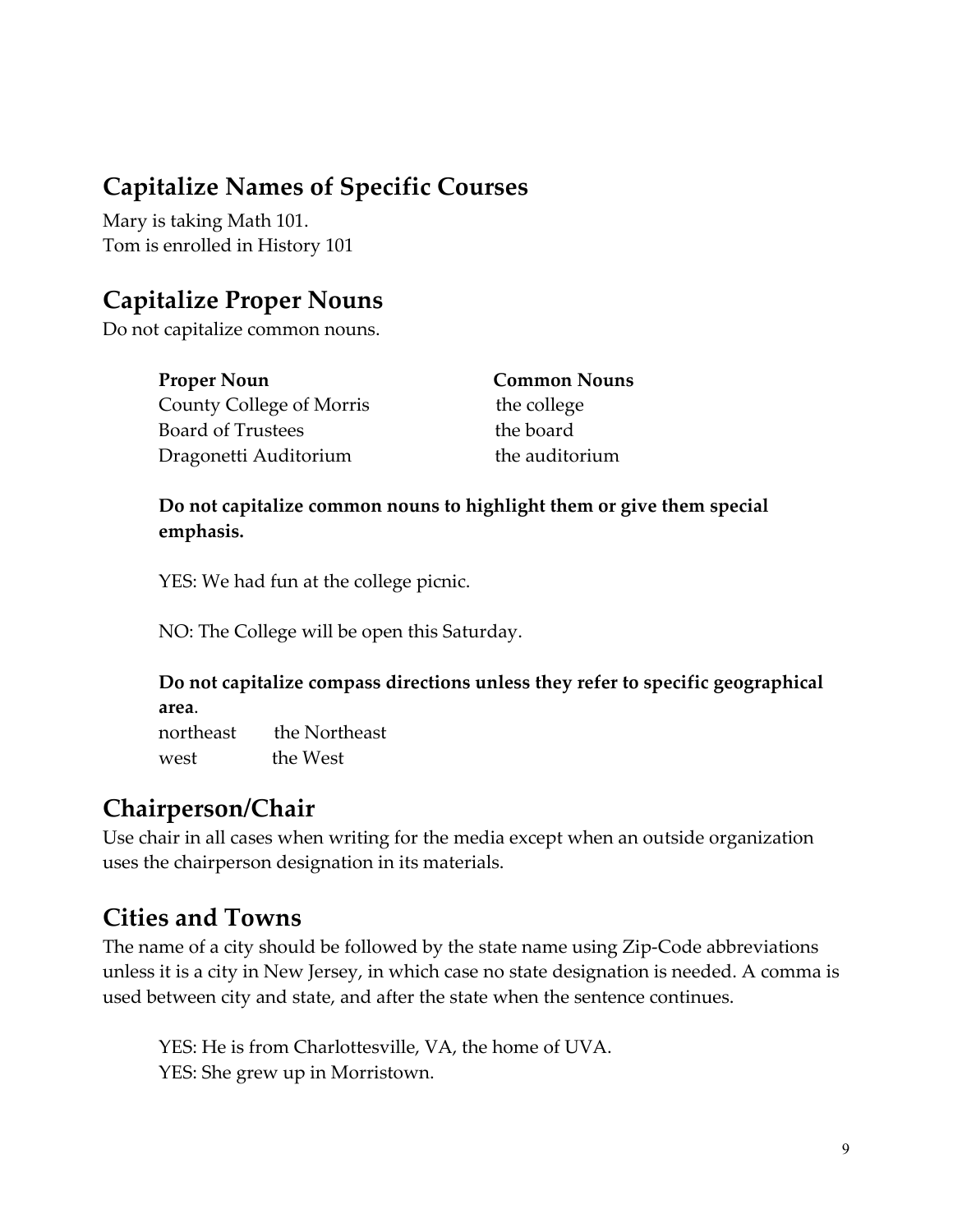NO: He currently lives in Madison, NJ.

The name of the state does not follow cities listed below:

| Atlanta                | Milwaukee          |
|------------------------|--------------------|
| Baltimore              | Minneapolis        |
| Boston                 | <b>New Orleans</b> |
| Chicago                | New York           |
| Cincinnati             | Oklahoma City      |
| Cleveland              | Philadelphia       |
| Dallas                 | Phoenix            |
| Denver                 | Pittsburgh         |
| Detroit                | St. Louis          |
| Honolulu               | Salt Lake City     |
| Houston                | San Antonio        |
| Indianapolis San Diego |                    |
| Las Vegas              | San Francisco      |
| Los Angeles            | Seattle            |
| Miami                  | Washington         |

#### **Coast**

Lowercase when referring to the physical shoreline (Atlantic coast). Capitalize when referring to a major region (the West Coast).

#### **Colleges and Universities**

Refer to the current issue of the *Peterson's Guide to Four-Year Colleges* or the Internet for formal names of colleges and universities.

#### **Colon**

The colon indicates that what follows will complete or amplify what came before it. Use a colon to introduce a series:

Three people were vying for the award: John Miller, Sam Moore and Jessica Clarke.

A colon also may be used to link two sentences when the second clause explains or amplifies the first:

Her achievement remains etched in memory: It has not been surpassed in 50 years.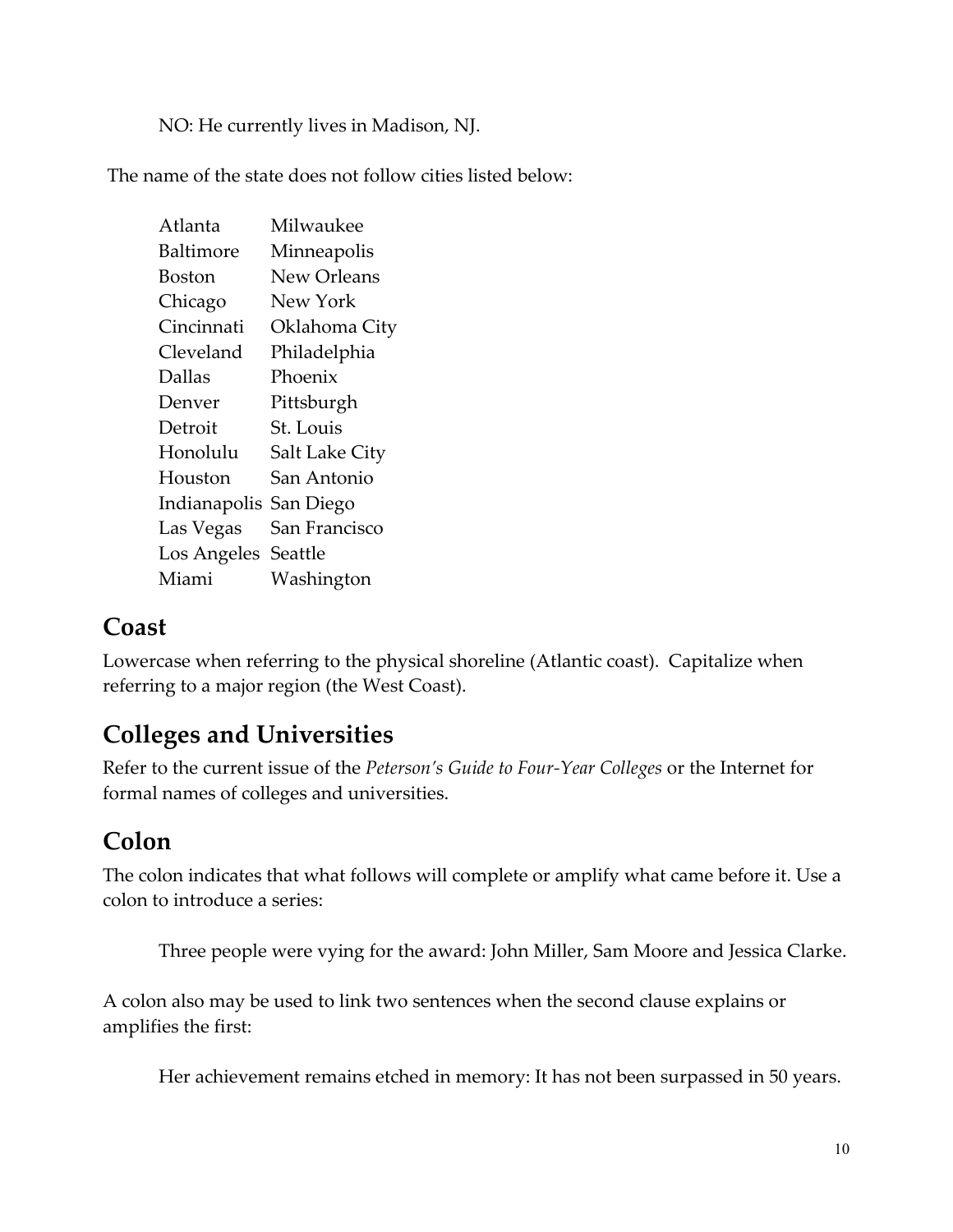After a colon, capitalize the first letter of the next word if a complete sentence follows. Otherwise, the next word after a colon should start with a lowercase letter.

Place colons outside quotation marks.

#### **Commas**

CCM does not use a serial comma. Commas are used to separate elements in a series but are not used before the conjunction in a simple series.

YES: John is taking biology, English, art and psychology this semester.

NO: The flag is red, white, and blue.

Do use a comma before "and" or "or" in a complex series

YES: This program explains why you need to save, when you need to begin a savings program, and strategies for maximizing returns and protecting your investments.

NO: This program explains why you need to save, when you need to begin a savings program and strategies for maximizing returns and protecting your investments.

If a sentence contains a complex series of words with other commas, use semicolons to separate them:

The search committee includes Katie Olsen, executive director of the CCM Foundation; Karen VanDerhoof, vice president of Business & Finance; and Robert Stirton, vice president of Institutional Effectiveness and chief information officer.

When a conjunction, such as "and," "but" or "for," links two clauses that could stand alone as separate sentences, use a comma before the conjunction.

She entered the classroom, and the professor greeted her warmly.

#### **Committee**

Do not abbreviate. Capitalize when part of a formal name. Do not capitalize in shortened or casual versions of a name.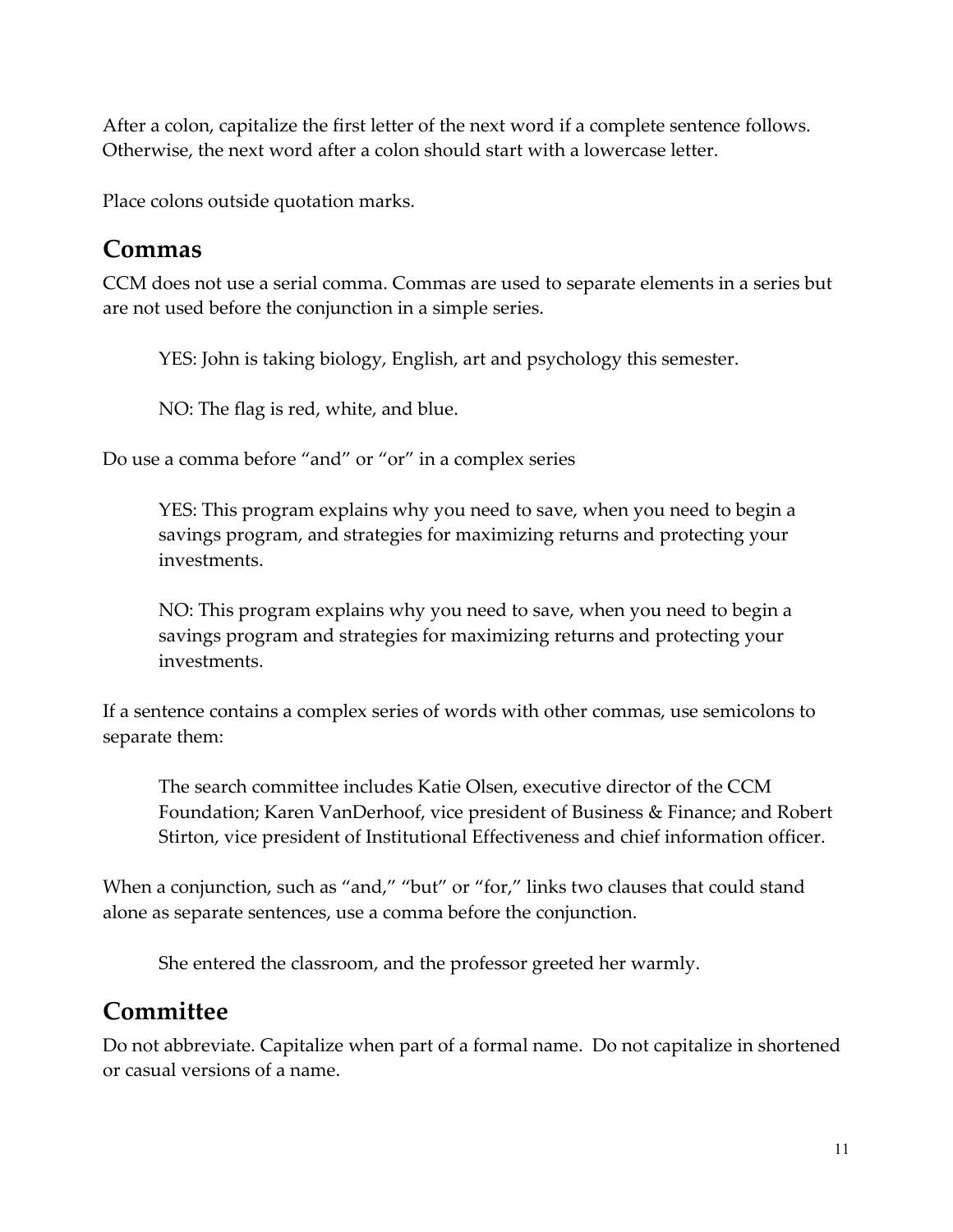The Business & Finance Committee will meet today to discuss the project. The committee failed to gain a quorum and had to table a vote for its next meeting.

#### **Company and Corporation Names**

On first reference, use a company's formal name and location when necessary. (Consult the Standard & Poor's Register of Corporations.)

Spell out and lowercase company, corporation, association, etc., when they stand alone.<br>Do not use a comma before Inc. and Ltd. Do not abbreviate company, corporation or association when it is part of a formal name.

#### **Compose/Comprise**

Composed of means made up of. Comprises means includes. The U.S. is composed of 50 states.

The U.S. comprises 50 states.

Do not use comprised of.

#### **Continual/Continuous**

Continual means steady repetition. Continuous means uninterrupted, unbroken.

#### **Copyright**

 that work. For an overview of copyright law, please see http://www.ccsj.edu/blackboard/bb%20copyright\_fair\_use.pdf There is a common misconception that everything on the Internet is in the public domain and can be freely used by others. However, much of what is on the Internet is, in fact, copyrighted and cannot be used without express permission from the author or creator of

#### **County College of Morris**

On first reference always spell out the full name of the college.

Note that the college name is not preceded by "the"

County College of Morris, not the County College of Morris.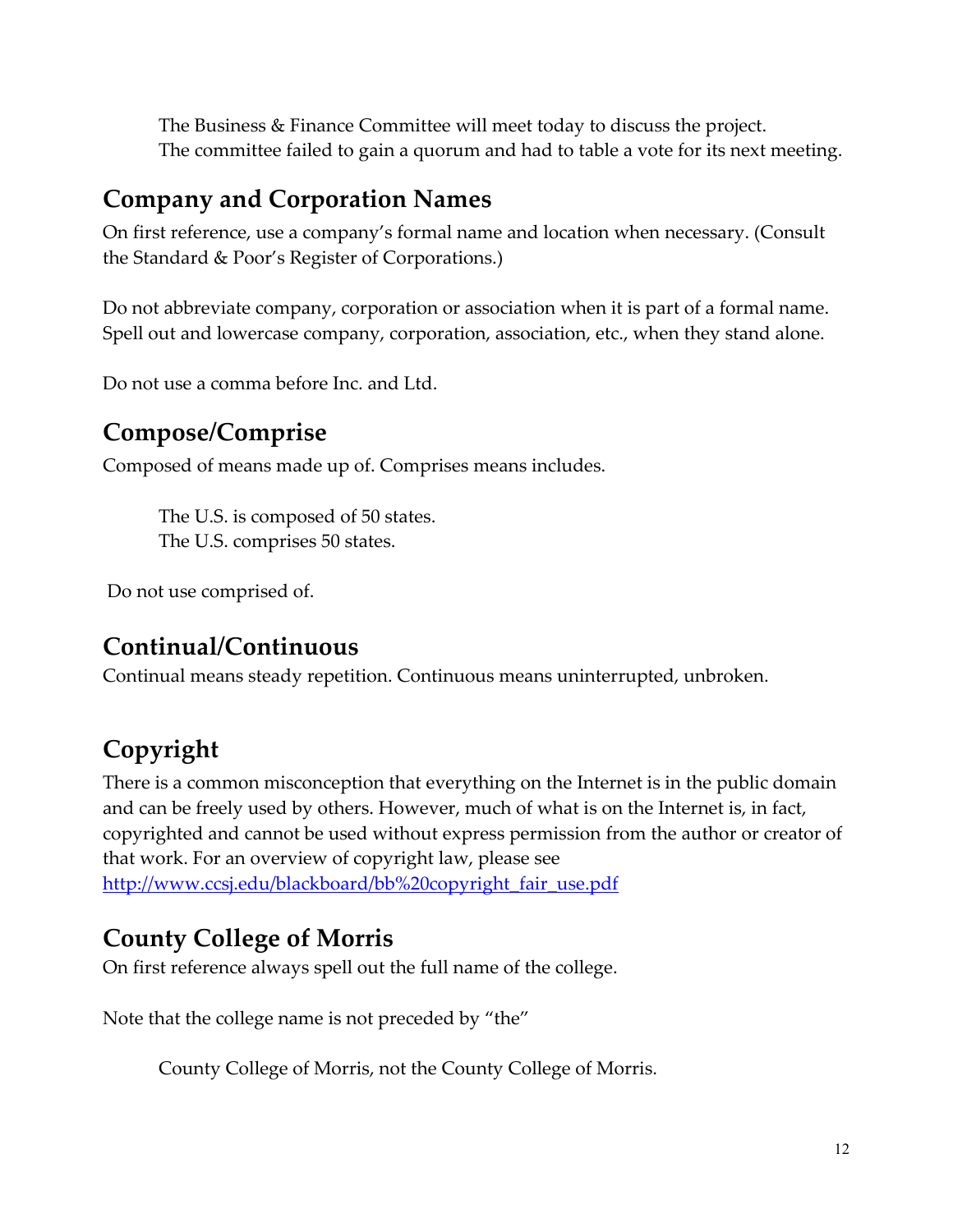CCM for all following references. Do not ever use "County" alone to refer to the college. For external publications include (CCM) after the full name on the first reference and use

County College of Morris (CCM) offers a wide range of credit and non-credit program for individuals to achieve their dreams. CCM currently enrolls more than 6,000 students a year in its credit programs.

#### **Course Titles**

Capitalize the proper name of a course to denote a course of study. (Refer to the most current course catalog for course listings.)

Analytical Geometry & Calculus I Computer Information Literacy

Lowercase the generic usage: chemistry, biology

#### **Coursework**

Should be written as one word.

# **D**

#### **Dash**

County College of Morris uses the en dash (–) which is shorter than an em dash(—) but<br>longer than a hyphen. In this case, the en dash in Word is easily formed by typing a word, longer than a hyphen. In this case, the en dash in Word is easily formed by typing a word, followed by a space, inserting a hyphen – and another space and then the next word.

The en dash (-) also is used between ranges of numbers or dates, or between adjectival phrases containing two-word concepts (1984-87; pp. 123-34; New York-Dallas flight) with no spaces on either side. In this case, the en dash is formed by holding the Control key on the keyboard and typing the minus sign **on the numeric keypad.** 

#### **Dates**

When describing an event, always use day, date, time and location. Always spell out the names of days and months, except as required in charts or graphs, or when space is limited. Also do not use superscripts for dates and years.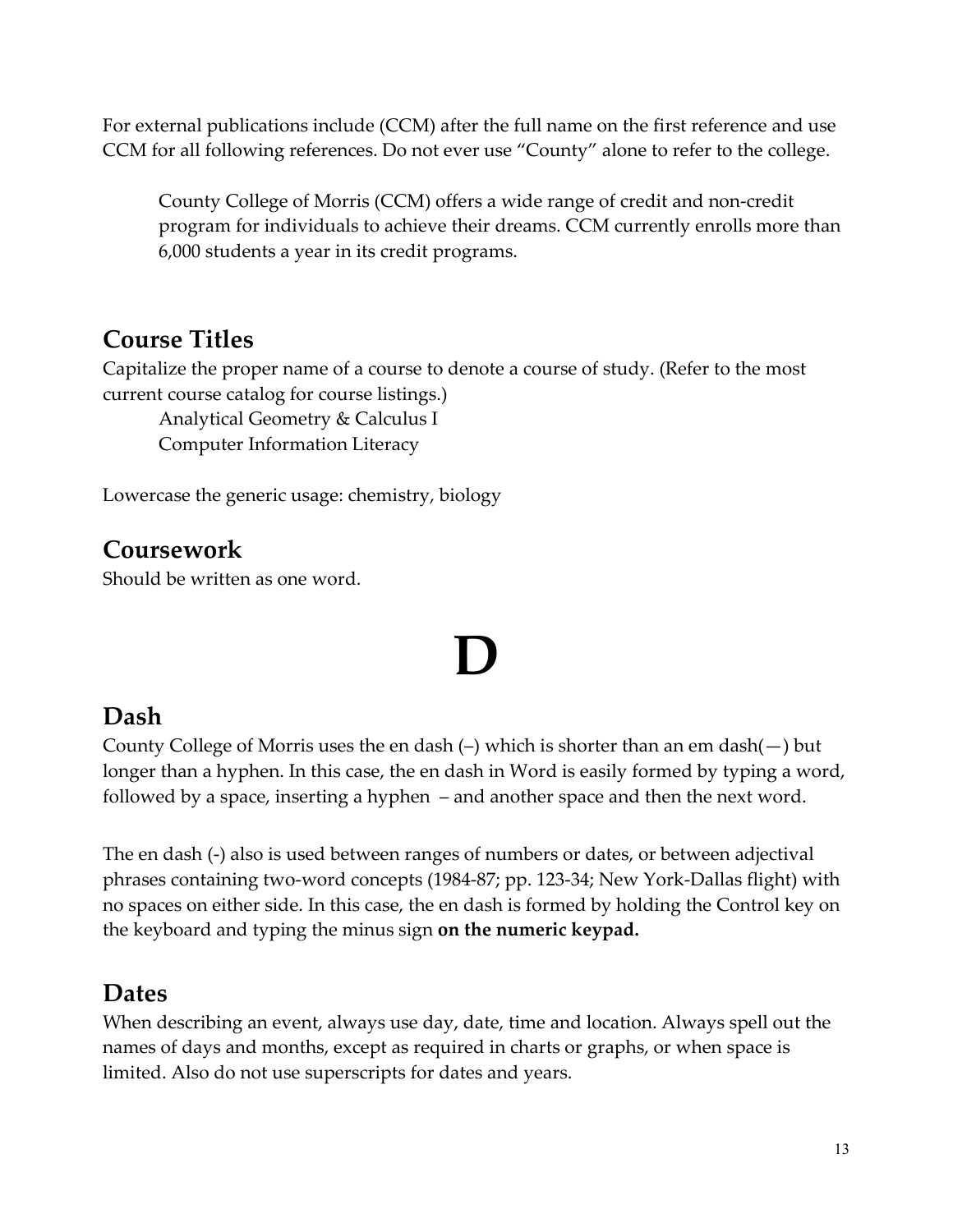The performance takes place Friday, November 21, at 7 p.m., in the Davidson Rooms.

*Note: Always double check the calendar to make sure the day of the week and date coincide.* 

When a date consists of only a month and a year, do not use a comma: May 2022

When a phrase refers to a month, day and year, set off the year with commas: January 14, 1967, is my parents' wedding date.

When indicating a multiyear span, use 2000-10, not 2000-2010.

#### **Decades**

Use numbers to signify decades. Do not use an apostrophe to indicate a plural.

She graduated from CCM in the 1980s.

#### **Degrees**

Capitalize when using the full formal degree:

Master of Arts in Education

Lowercase when used casually:

master's degree in education

#### **Departments, Divisions, Programs**

of Morris: Capitalize the formal name of a department, division or program within County College

Office of the President Department of Public Safety Department of Marketing & Public Relations School of Business, Mathematics, Engineering &Technologies

When referring to department or program generically, do not capitalize:

public safety and security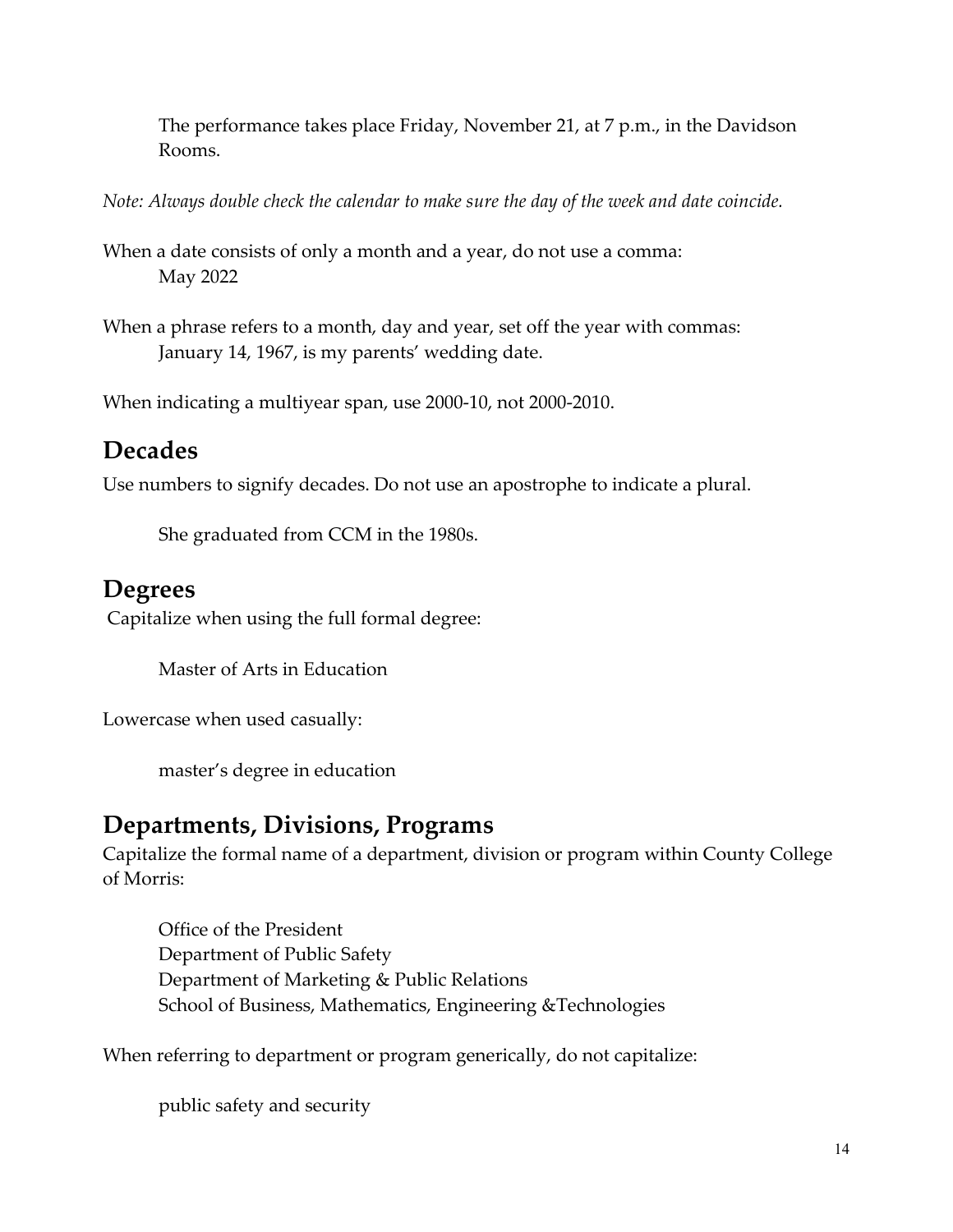chemistry department

#### **Dimensions**

adjective: Use figures and spell out inches, feet, etc. Hyphenate when using dimensions as an

He is 5 feet 6 inches tall. (Not 5-6) He is a 5-foot-6-inch man.

#### **Directions, Regions**

He drove west. Lowercase when indicating compass direction. Capitalize when indicating region:

The storm brought heavy snowfall to the Northeast.

### **E**

#### **e.g., i.e.**

The abbreviation "e.g." stands for the Latin words meaning "for example." The abbreviation "i.e." stands for the Latin words meaning "that is." A comma follows e.g., and i.e.

She gave several reasons for opposing the project: e.g., its high cost and limited appeal.

She gave two reasons: i.e., its cost and limited appeal.

#### **Email**

Should be written as one word, without a hyphen. The word email is lowercase unless it begins a sentence.

#### **En Dash**

Use an en dash  $(-)$  with a space before and after the dash to emphasize a point with a pause or to denote an abrupt change in thought in a sentence:

The goal of the new program – to increase the student's focus on academics – is simple, but very challenging.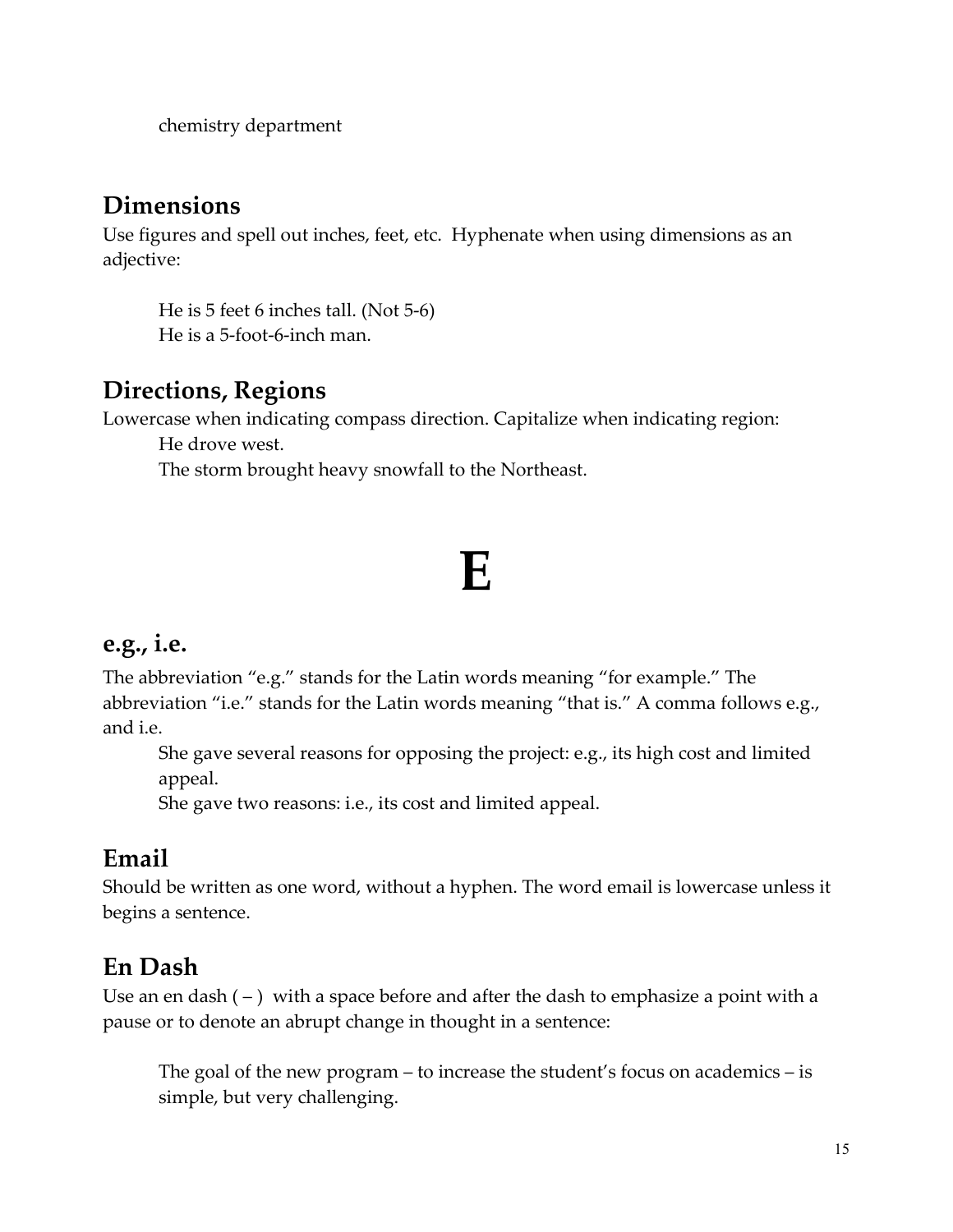*Note: The en dash (–) used by CCM is a shorter dash than the em dash (—). See Dashes* 

#### **Ellipsis**

 An ellipsis is used to indicate when certain words have been omitted. Treat an ellipsis as a should be placed after the period, making a total of four dots. three-letter word, constructed with three periods –with no spaces between them but with single spaces on both sides. If the omission comes after the end of a sentence, the ellipsis

This sentence … with an ellipsis.

Another sentence with an ellipsis at the end ….

#### **Ensure/Insure**

Ensure means to make sure. Insure means to provide or obtain insurance.

#### **Entitled**

Entitled means deserving or having the right. A book, lecture, song, etc., is titled, not entitled.

#### **et al.**

et al. is a Latin abbreviation meaning "and others."

### **F**

#### **Faculty**

Faculty is singular. Faculty members are plural.

The faculty at CCM is known for being passionate about teaching. NOT: The faculty at CCM are known for being passionate about teaching.

#### **Fall Semester**

Uppercase "F" and "S" when used with the word "Semester."

The Fall Semester is now underway.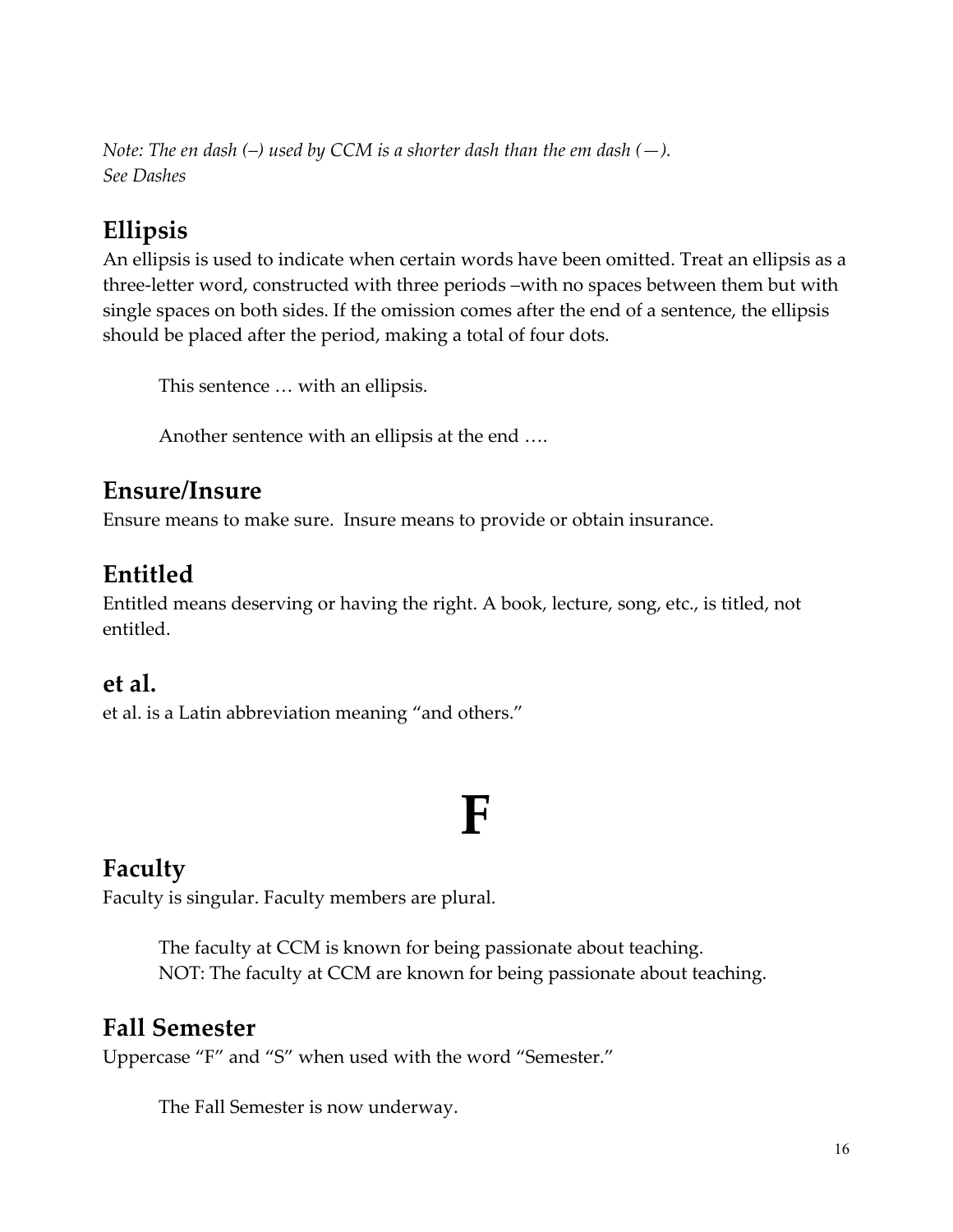He is taking fall classes at CCM.

#### **Federal**

 federal grant, but the Federal Bureau of Investigations). Lowercase, except when referring to the architectural style or a formal name or title (a

#### **Fewer/Less**

Use "fewer" for things you can count:

At County College of Morris, fewer than 4 percent of students travel by bus to campus.

 *Exception:* Use less than with plural nouns that refer to time periods and amounts of money, but not people:

less than a dozen years ago less than a dollar

Use "less" for things you can't count:

The staff is less gloomy since profits went up.

#### **Fundraising**

Is written as one word without a hyphen, not as fund-raising

### **G**

#### **GPA**

GPA is acceptable on first reference; it stands for grade point average.

### **H**

#### **Headlines**

 Use initial caps in headlines but NOT articles, coordinating conjunctions and prepositions of three or fewer letters, unless they appear as the first or last word in a headline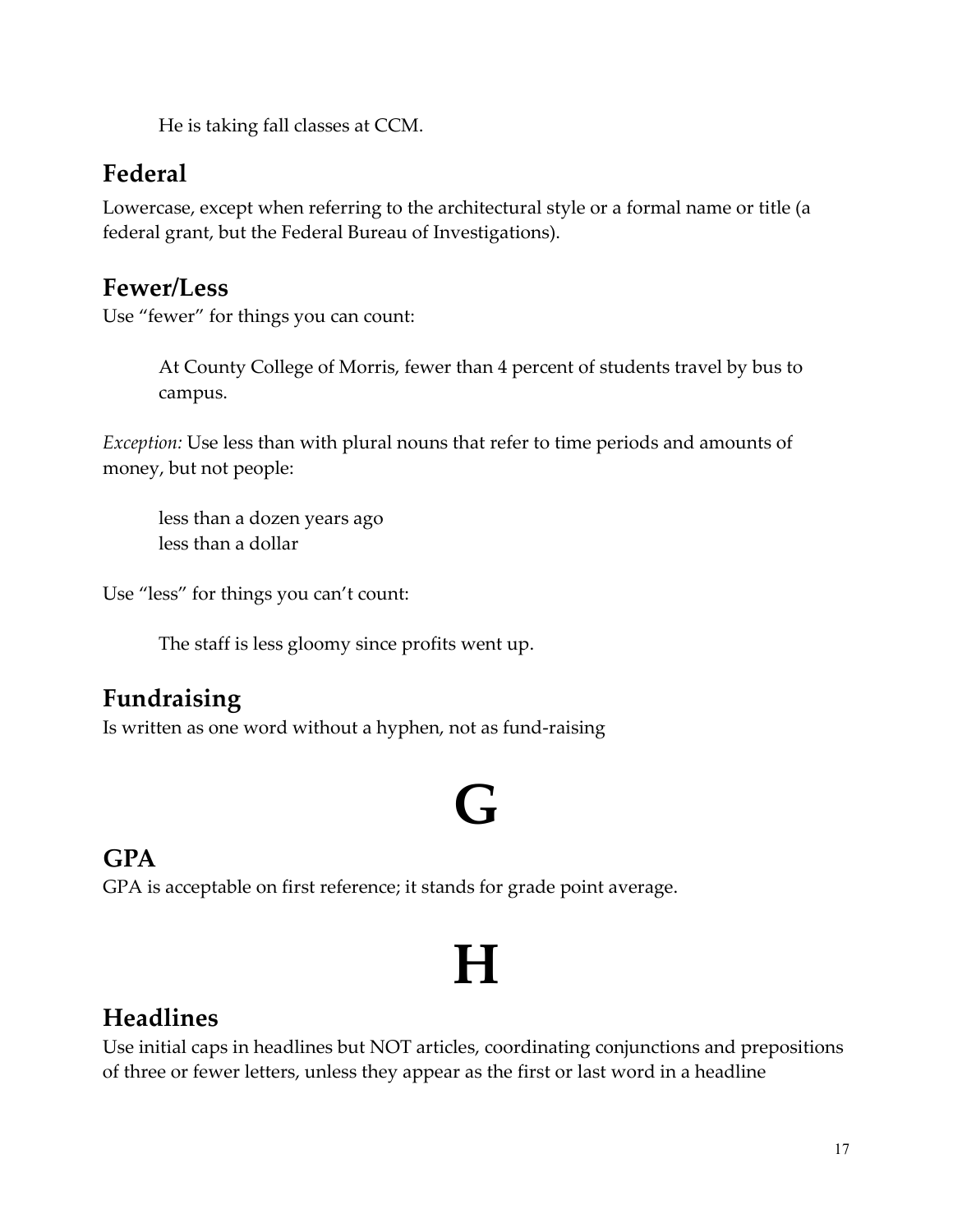The Fed Chair Is Expected to Keep Interests Rates Low

 Morris since it is made clear through the use of CCM letterhead and/or email. Headlines in press releases and media advisories need not contain County College of

Do not place a period after a headline or subhead.

#### **Health Care**

Is the noun and healthcare is the adjective.

 The healthcare field offers many strong job-growth opportunities. He enjoys the opportunity working in health care provides him to assist people.

#### **Historic/Historical**

 An historic event is an important occurrence, one that stands out in history. Any occurrence in the past is an historical event.

#### **Hometowns**

Use a comma to set off hometowns and states when written in conjunction with a person's name. If the hometown is in New Jersey, omit "NJ."

 Sandra Fernandez, of Randolph, was in the Honors program at CCM. Mary White, of Greenville, SC, enrolled at CCM after moving to NJ.

#### **Home page**

Is written as two words, not one.

# **I**

#### **If/Whether**

If means "in the event that"/"on the condition that" and is used to introduce clauses expressing nonexistent, hypothetical or improbable conditions:

If Jamie studies hard, she may improve her grade.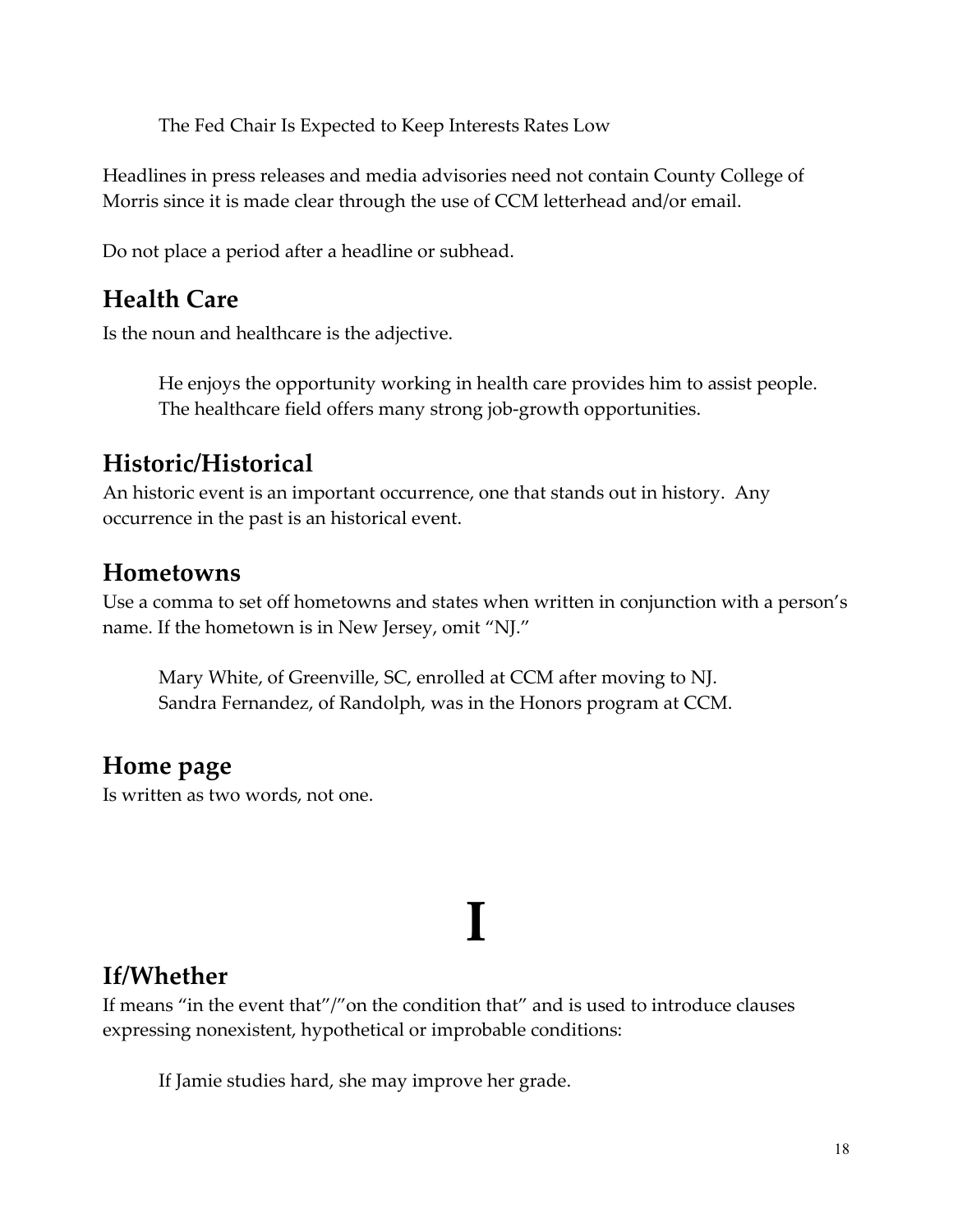first of a set of possibilities: first of a set of possibilities:<br>She asked whether her paper was submitted properly. Whether means "if it is so that"/"if it happens that"/"in case" and is used to introduce the

#### **Imply/Infer**

Writers or speakers "imply" in the words they use. Listeners or readers "infer" something from the words.

#### **Include/Comprise**

 Use "include" to introduce a series when the items that follow are only part of the total. Use "comprise" when the full list is given.

#### **Internet**

Should be written with a uppercase "I"

#### **Italics**

columns, and uncommon phrases in foreign languages. In press releases and on the website, do not italicize the names of books, operas, television series, movies, plays recordings, magazines, works of art, newspaper or magazine

Use quotation marks around the titles of books, songs, television shows, computer games, poems, lectures, speeches and works of art.

Professor Charles Selengut gave a reading from his new book "Our Promised Land."

They sang the "Star-Spangled Banner" before the game.

Do not use quotation marks around the names of magazines, newspapers, the Bible or books that are catalogues of reference materials.

The New York Times reported the story. He reads the Bible every morning.

#### **It's/Its**

It's means "it is" or "it has." "Its" is possessive.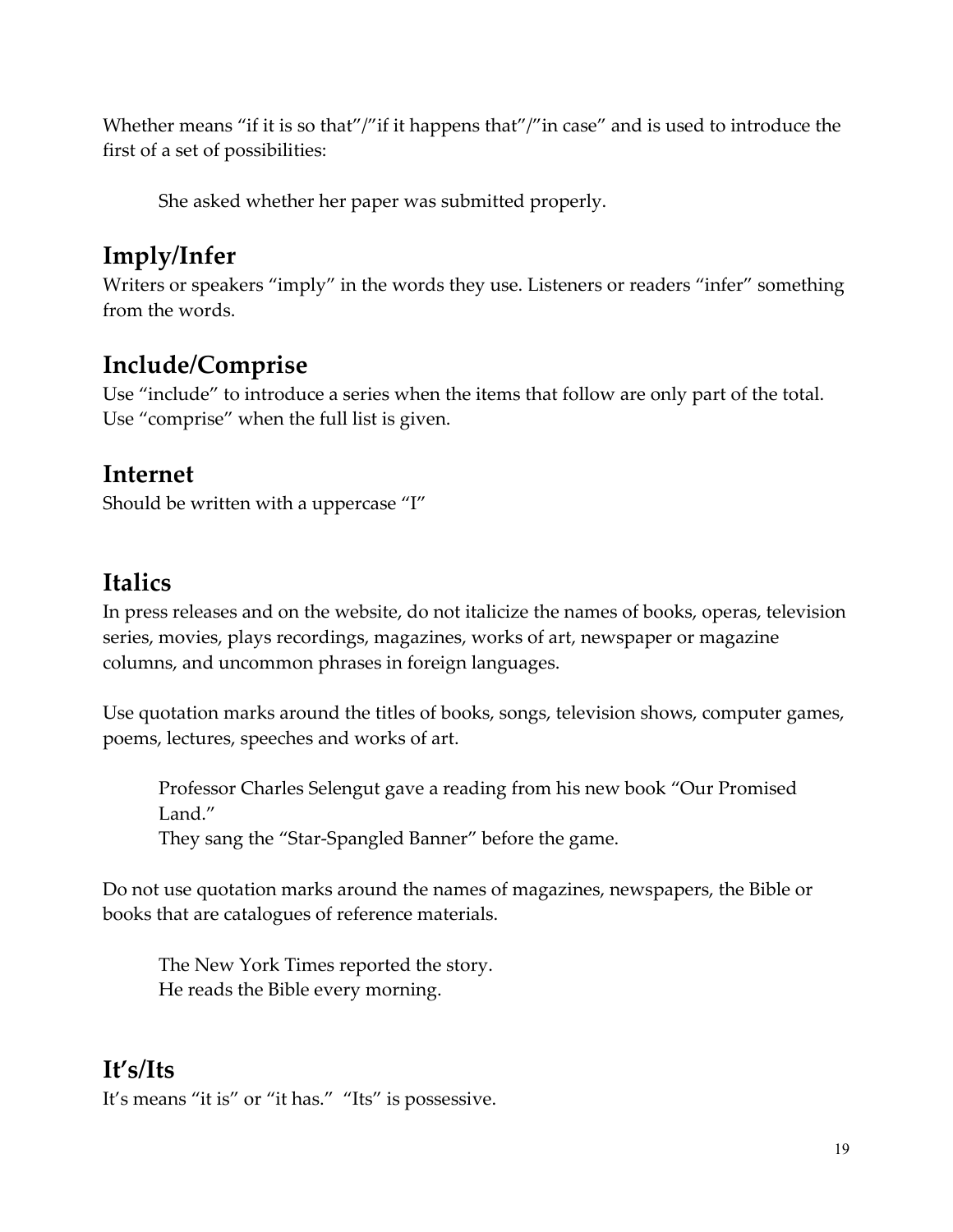# **J**

#### **Jr.**

There is no comma between the last name and Jr.

John Jones Jr.

### **K**

#### **K-12**

Stands for kindergarten through 12th grade. Do not spell out in text.

### **L**

#### **Lay/Lie**

The action word is lay (lay, laid, laying) and takes a direct object. Lie indicates a state of reclining along a horizontal plane and does not take a direct object (lie, lay, lain, lying).

He is going to lie on the beach this afternoon.<br>He lay on the beach all day yesterday.<br>I will lay my beach towel next to his.

#### **Less/Fewer**

Use "less" for things you can't count:

The staff is less gloomy since profits went up.

Use "fewer" for things you can count:

At CCM, fewer than 4 percent of students take the bus to campus.

*Exception:* Use less than with plural nouns that refer to time periods, amounts of money, but not people: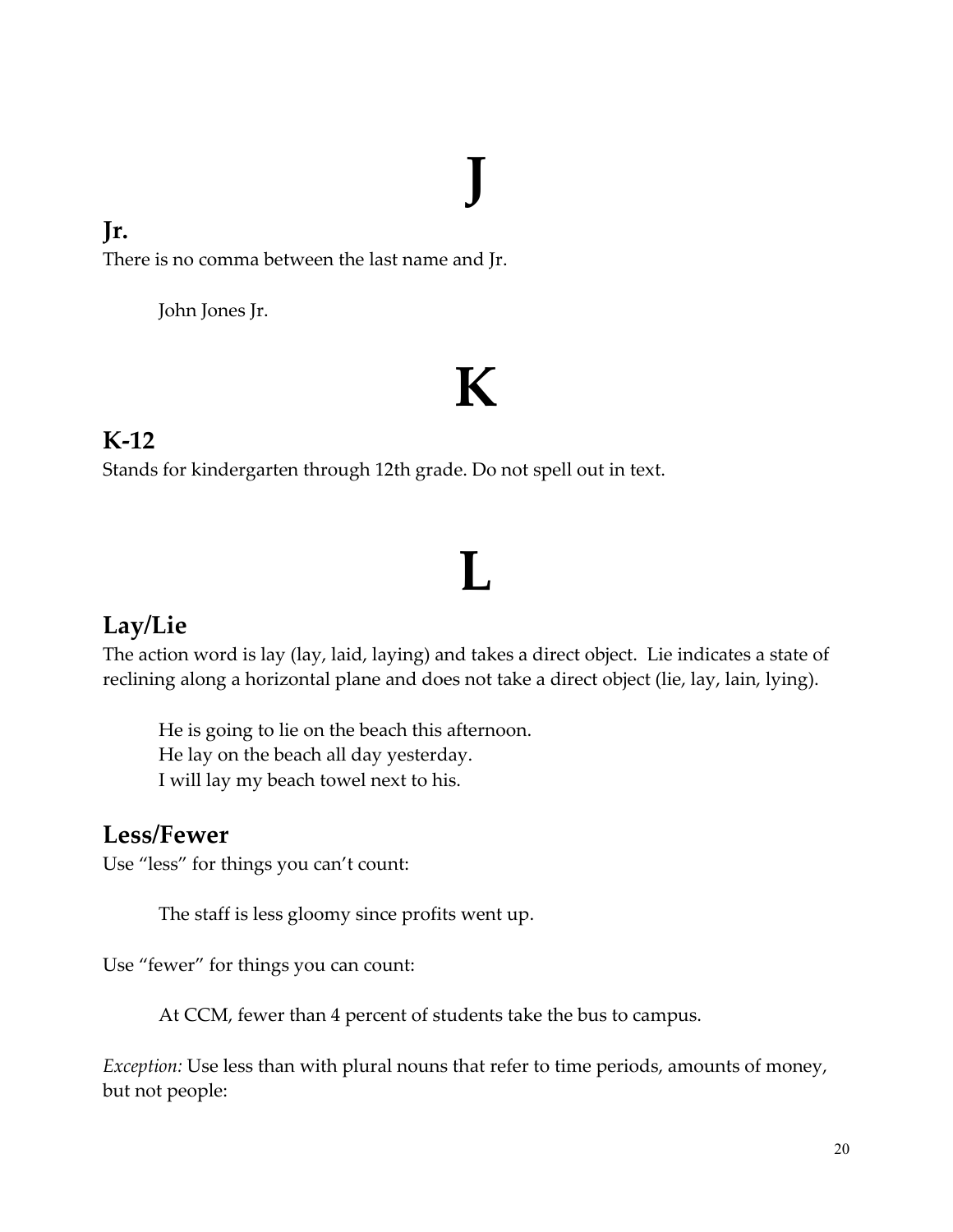less than a dozen years ago less than a dollar

#### **Like/As**

Use like to compare nouns and pronouns: Karen sings like a bird.

Use as to introduce clauses:

Karen sings as a way to share her feelings.

#### **Logo Usage**

Like other institutions, CCM is recognized in large part by its graphic images, most notably its logos and official colors. Given that, it is important to maintain a consistent graphic image that is as distinctive as CCM to increase awareness of the excellence that defines the college.

 Please use the colleges logos found in the Marketing Tool Kit on OneDrive and contact MPR if you need assistance at **MarketingandPublicRelations@ccm.edu**.

#### **Incorrect Usage**

If used incorrectly, the logo loses its ability to convey a consistent, quality image of CCM.

- Do not change the font size or any other element of the logo.
- Do not stretch the logo which will distort its shape.
- Do not change the color of any element of the logo.

Questions about logo usage should be directed to Kathleen Brunet, director of Marketing & Public Relations, by calling 973-328-5052 or emailing [kbrunet@ccm.edu.](mailto:kbrunet@ccm.edu)

There are three official "Icons" that are part of the CCM brand that may be used on various publications, brochures, posters, college "give-aways," folders, sweatshirts and t-shirts, in advertising, etc.

They are as follows:

 1. **The Official Seal of the College** – This is generally used on official documents such as diplomas, transcripts, trustee proclamations, some trophies and plaques .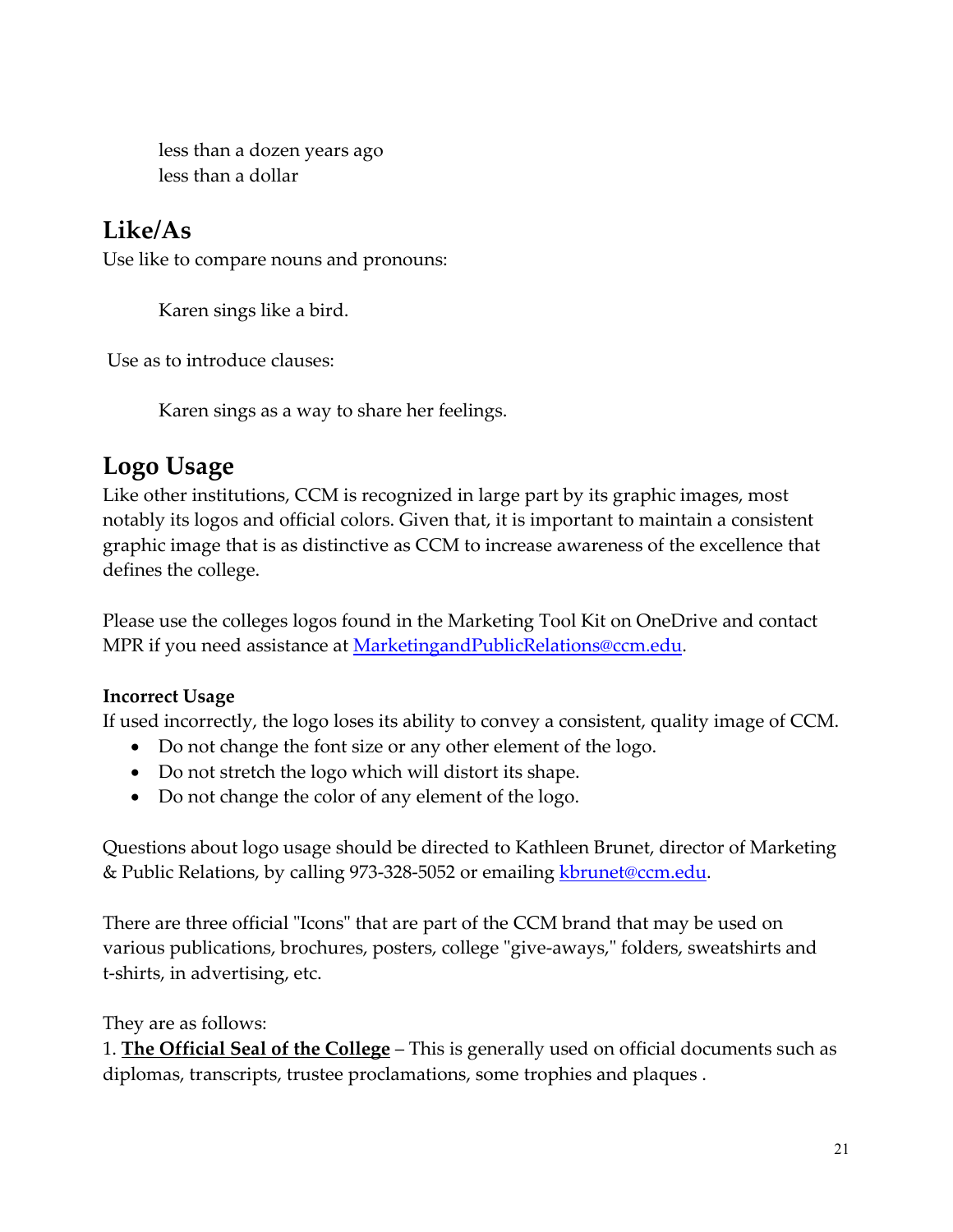2. **The College Logos** –The logos can be adapted by adding the department's name below the logo and is to be used on all official college publications, brochures, stationary, business cards (except athletic department business cards where the mascot is used), advertising and marketing pieces etc.

 3. **The College Mascot** – The college's official mascot is the Titan. There is only one formal approach to the college. It is used primarily by our Athletic department for team college mascot, it may be used by any other area wishing to portray the Titan. official rendition of the Titan. This mascot can be used on some materials that depict a less uniforms, schedules, publications, business cards and other athletic activities. Like any

### **M**

#### **Millions/Billions**

Use figures in all except casual uses:

\$7 million, a billion dollars, 2 million people

Do not go beyond two decimals:

\$7.25 million, 2.75 million people)

Do not hyphenate:

\$300 billion budget

#### **Money**

Use commas above 999 (\$1,234). For even dollar amounts, do not add .00 (\$30 not \$30.00). Spell out cents for amounts less than a dollar (five cents). Use figures with million/billion (\$2.25 million).

#### **Months**

Do not abbreviate months; spell them out (November, not Nov.)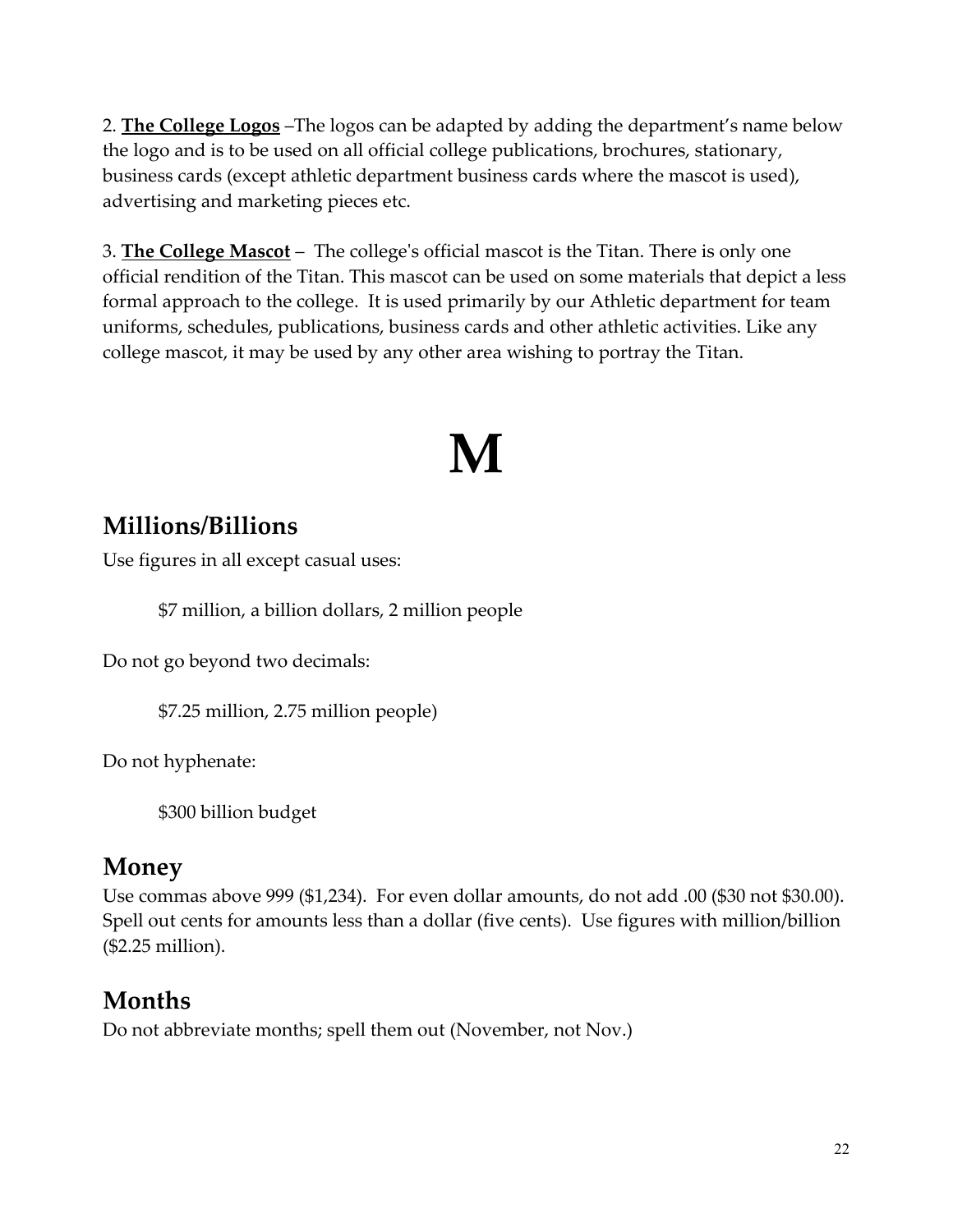#### **New Jersey (see States on page 25)**

#### **Nonprofit**

Is written as one word without a hyphen. The only exception is when it is hyphenated as part of a formal title.

#### **Not Only**

This phrase should be followed with "but also":

She is not only the fastest runner in the world, but also the oldest.

#### **Numbers**

Spell out numbers zero through nine; use numerals for all numbers 10 and above, except for ages, dimensions and percentages. Spell out numbers at the start of a sentence. Use commas for numbers above 999 (1,234).

Some exceptions to the above are:

| 4th edition     | 2 percent          |
|-----------------|--------------------|
| 6-foot-2-inches | 19th-century novel |
| 4 years old     |                    |

When referring to course credits, always use numerals unless a number begins the sentence, then spell out.

### **O**

#### **Online**

Is written as one word without a hyphen, not as on-line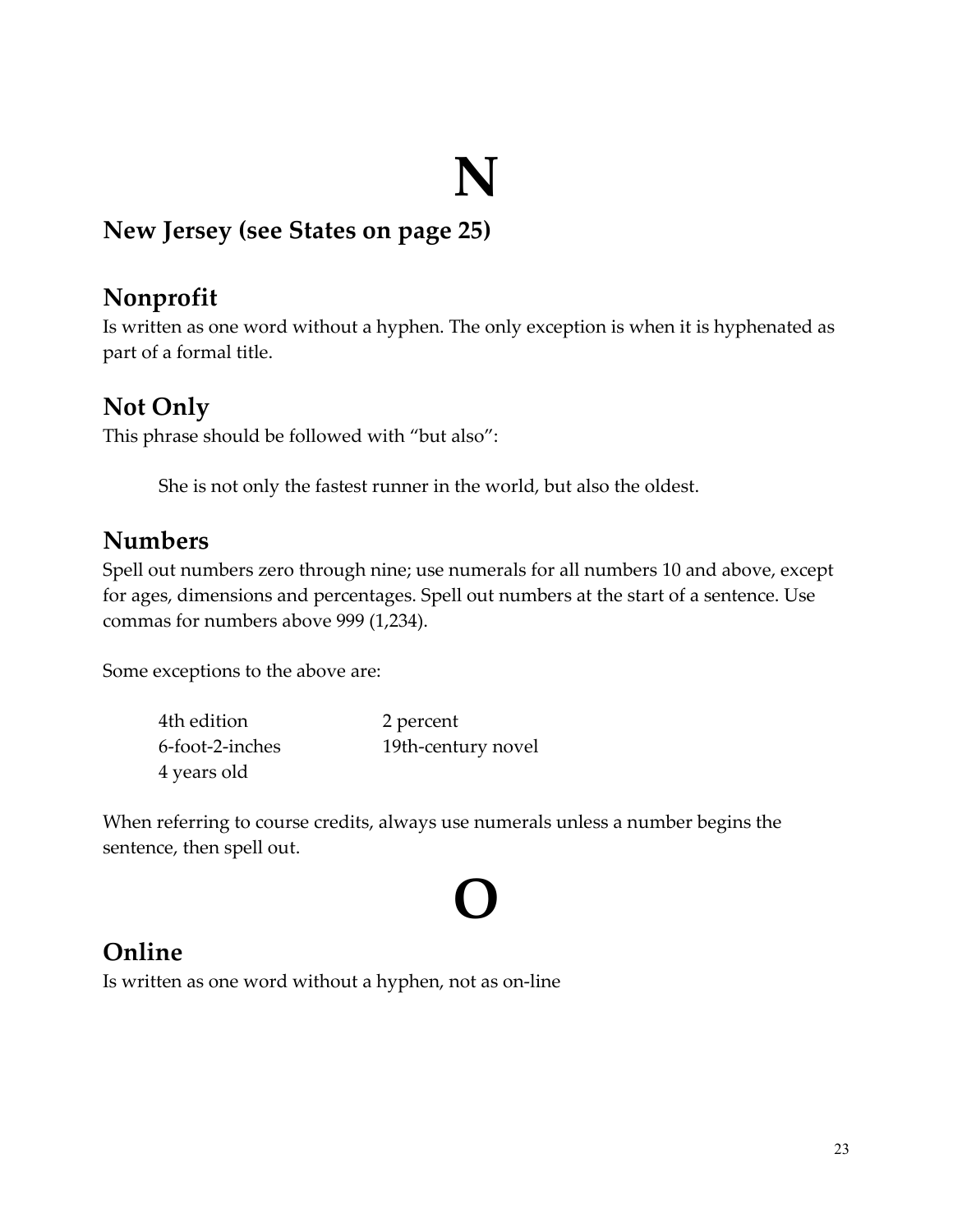### **P**

#### **Parallel Structure**

Means using the same pattern of words to show that two or more ideas have the same level of importance. This can happen at the word, phrase or clause level. The usual way to join parallel structures is with the use of coordinating conjunctions such as "and" or "or."

YES: Mary likes hiking, swimming and bicycling. YES: Mary likes to hike, swim and ride a bicycle. NO: Mary likes hiking, swimming and to ride a bicycle.

#### **Parentheses**

If the material inside the parentheses is not a complete sentence, put the period outside the parentheses (such as this fragment). If the material inside the parenthesis is a complete sentence, put the period inside the parentheses. (Here is an example.)

#### **Percentages**

Always use numerals with percentages and spell out the word percent in text.

50 percent 2.5 percent

Only use the percent sign (%) in tables and graphs and when text is extremely limited.

#### **Periods**

Are followed by a single space, not a double space.

#### **Photo Credit**

The photographer's name should appear alongside each photo contributed in print material and in press releases. If the photos for an article are provided by the same photographer, a single entry at the beginning or the end of the article may be used:

Photo Credit: Shelley Kusnetz OR Photos: Shelley Kusnetz

Photo credits should not be listed in all capital letters.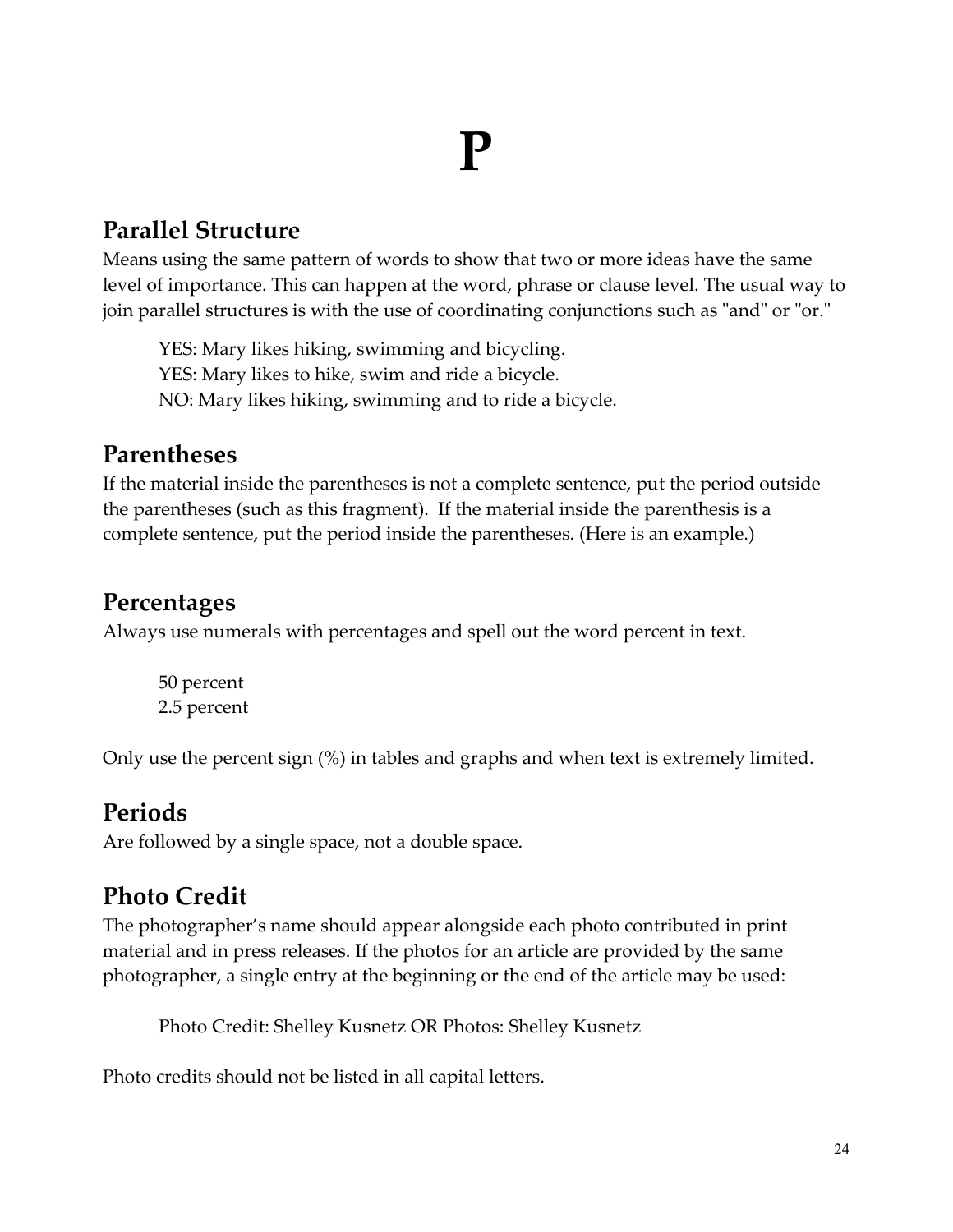#### **Photography Identification**

Use (l-r) to identify people in photographs when needed. When appropriate, CCM class years should be included in photo captions.

#### **Plurals**

 Do not use an apostrophe with plural numbers (temperature in the low 20s, size 7s, styles of the 1920s, 747s); multiple letters (ABCs, IOUs, VIPs); or words (ifs, ands and buts). Use an apostrophe for single letters (the three R's, mind your p's and q's, report card with A's and B's).

#### **Possessives**

For nouns ending in s, add "s" unless the next word begins with s:

the hostess's invitation the campus's mission the hostess' seat

For plural nouns ending in "s," use only an apostrophe:

the students' groups the parents' concerns

For proper names ending in s, use only an apostrophe:

Achilles' heel Dickens' novels

For special expressions ending in "s" or an "s" sound, followed by a word that begins with "s," use only an apostrophe:

for appearance' sake for goodness' sake

For joint ownership, use the possessive form after the last word only:

Lucy and Ethel's antics Batman and Robin's adventures

If the objects are individually owned, however, use the possessive form for both: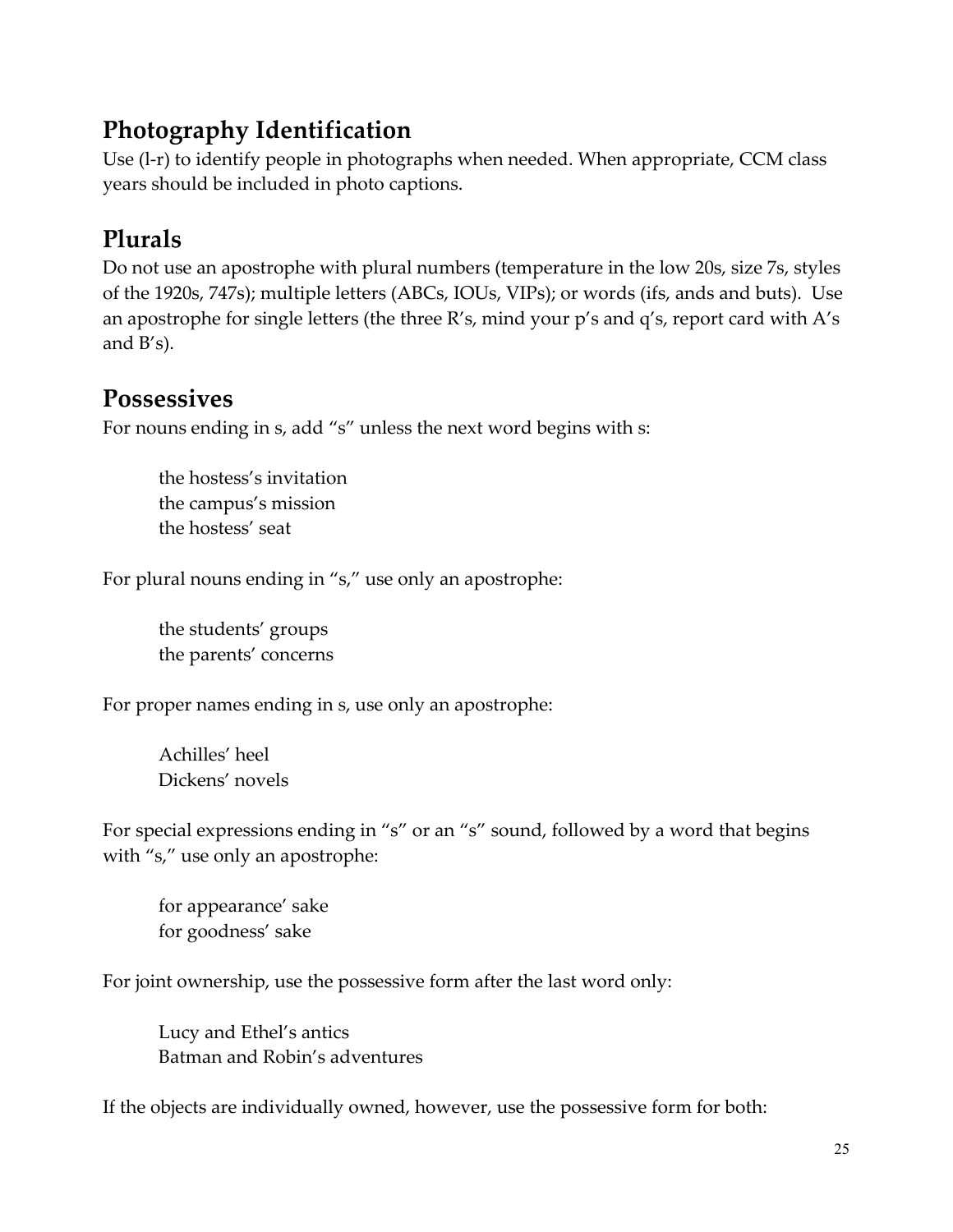Timmy's and Laura's toys

For compound words, use the possessive form for the word closest to the object possessed:

the attorney general's request John F. Kennedy Jr.'s career

For phrases in the possessive form, use an apostrophe:

a day's pay two weeks' vacation your money's worth

#### **President**

Capitalize president only as a formal title before a name. Lowercase in all other uses.

#### **Proper Names**

Lowercase the common noun elements of names in all plural uses:

Morris and Essex counties Fall and Spring semesters

# **Q**

#### **Quotation Marks**

Always place periods and commas inside quotation marks. Semicolons and colons are placed outside quotation marks. Question marks go inside or outside, depending on the meaning.

Who wrote "Gone with the Wind"? He asked, "How long will it take?"

If a full paragraph of quoted material is followed by a paragraph that continues the quotation, do not put close-quotation marks at the end of the first paragraph. Do, however, put open quotation to mark the start of the second paragraph.

*Also see Books, Periodicals, Reference Works and Other Compositions (page 6).*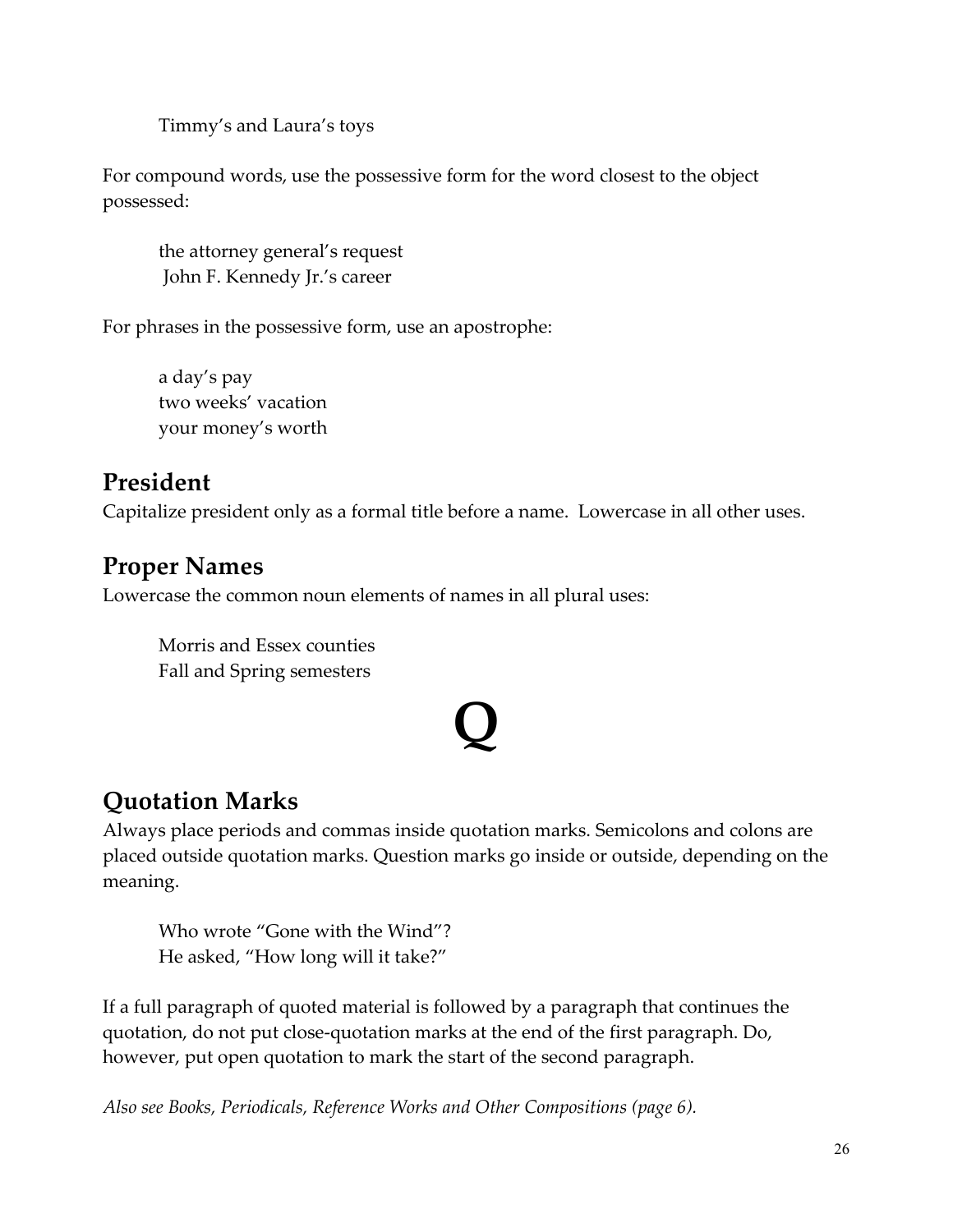### **R**

#### **Room Numbers**

Use figures and capitalize "room" when used with a figure:

Room 222

#### **RSVP**

(not R.S.V.P.)

### **S**

#### **Seasons**

Lowercase spring, summer, fall, winter and derivatives unless part of a formal name:

Fall Semester Spring Semester

The season is capitalized when it refers to a semester of school:

Fall 2001 Spring 2004

#### **Semicolon**

Use a semicolon to separate elements of a series when individual segments contain material that also must be set off by commas:

 Wichita, Mary Smith, of Denver; and Susan Kingsbury, of Boston. The alumnus has a son, John Smith, of Chicago; and three daughters, Jane Smith, of

*Note: The semicolon is used before the final element in such a series.* 

Place semicolons outside quotation marks.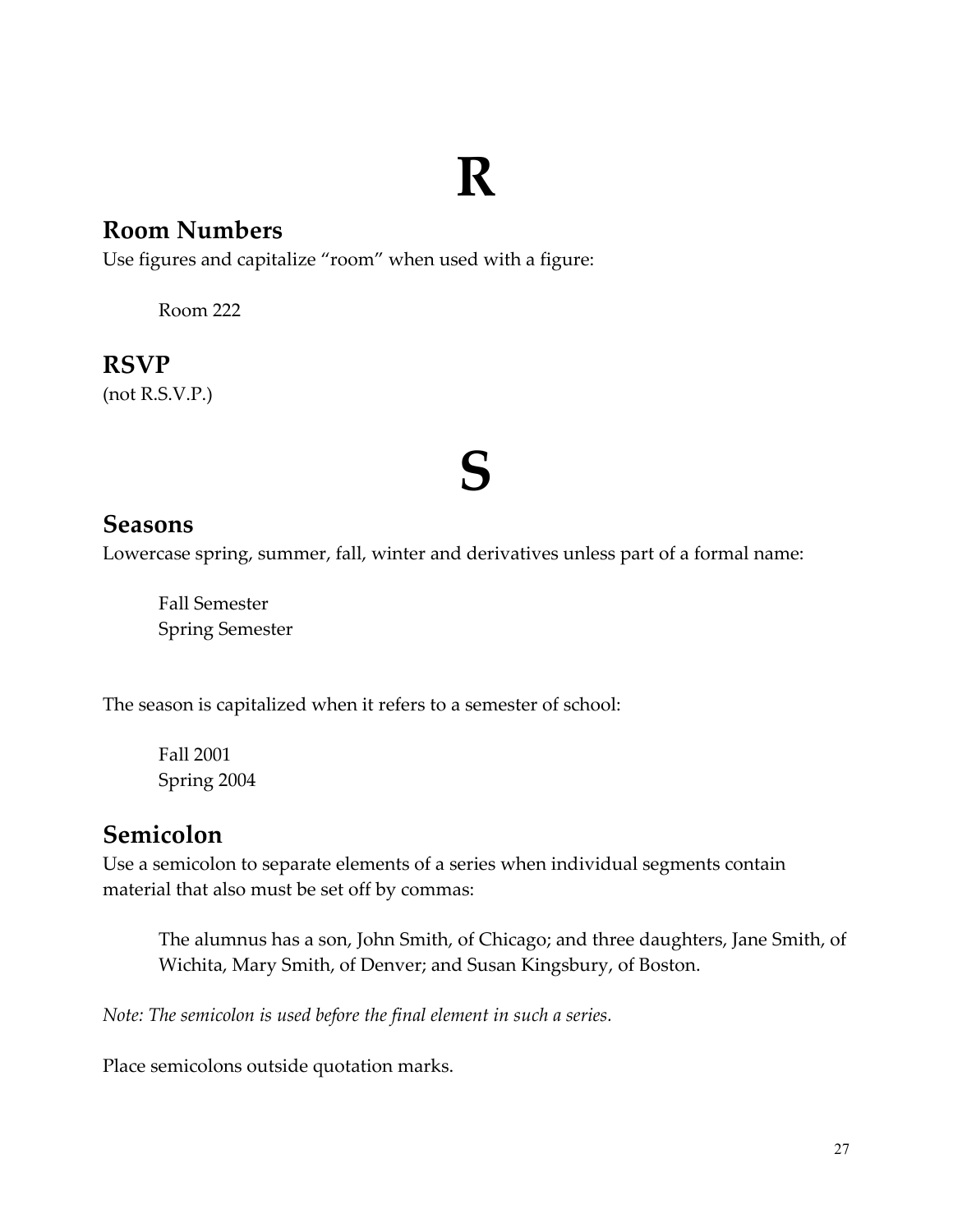#### **Sentence Spacing**

Only use one space between sentences, not two.

#### **Since/Because**

Since refers to a period of time. Because gives a reason or a cause.

#### **Spring Semester**

With initial caps – Spring Semester, NOT: spring semester.

#### **State(s)**

Lowercase, except when referring to a formal name or title

A state grant A New Jersey State Department of Transportation grant

When the name of a state name appears in the body of a text, spell it out; do not abbreviate.

NOT: NJ is a diverse state in geography and population. New Jersey is a diverse state in geography and population.

Also when "State" is used before the name of a state, it should be capitalized.

The State of New Jersey was selected for the convention. NOT: The state of NJ was selected for the convention.

When the name of a city and state are used together, the name of the state should be abbreviated; CCM style is to use the two letter Zip-Code abbreviations. However, when listing New Jersey towns, do not include the state designation.

> She is from, Forty Myers, FL. She is from Randolph.

#### **Summer Session**

Is written with initial caps: Summer Session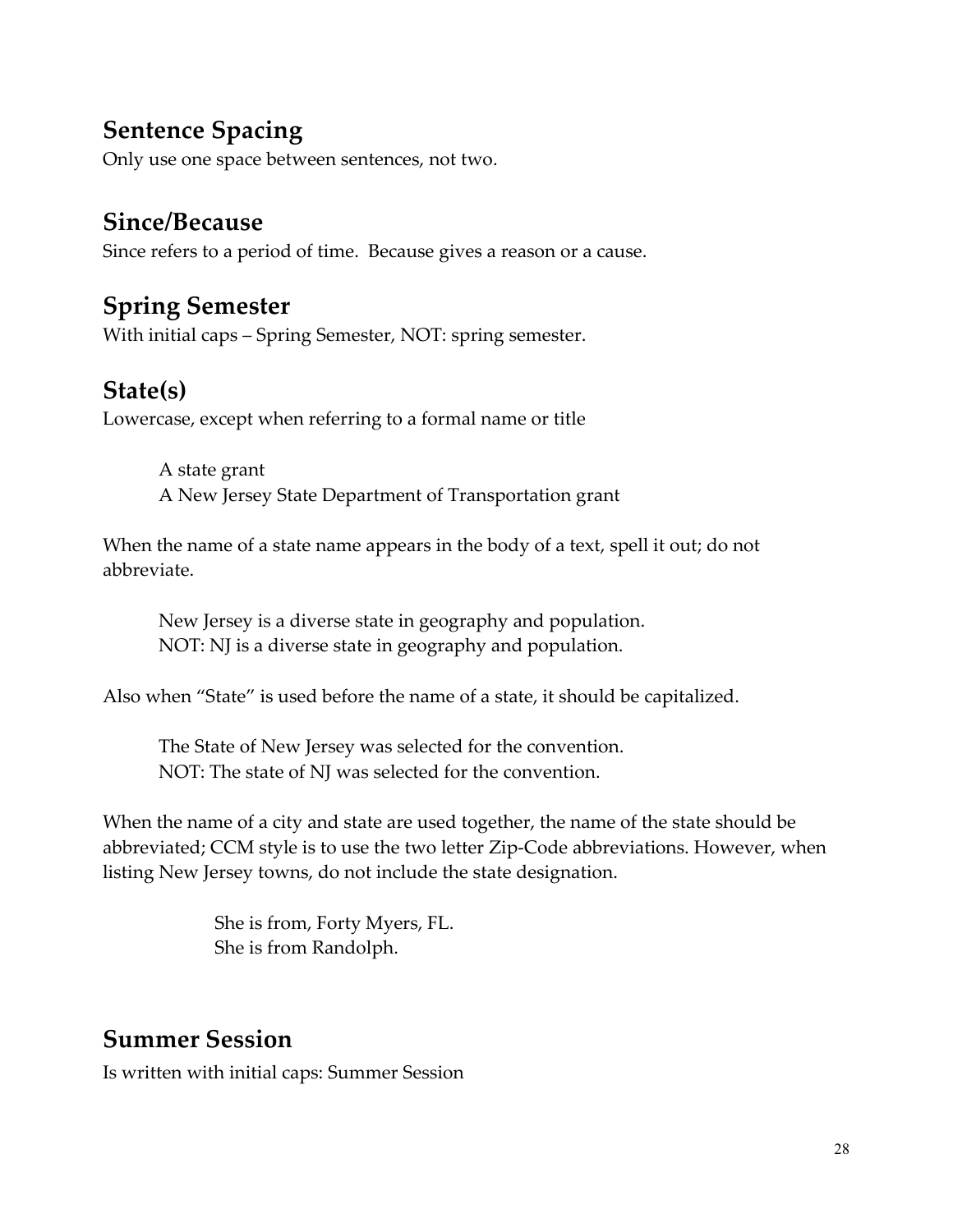#### **Superscripts**

Superscripts should be used only in scientific and mathematical writing. Using them in other text only interrupts the flow of text.

NO: The college is celebrating its  $40<sup>th</sup>$  anniversary. YES: Einstein's theory of relativity is stated as  $e = mc^2$ YES: The college is celebrating its 40th anniversary.

### **T**

#### **Team**

Use a singular verb and pronoun "it" when referring to the team as a collective unit. However, the team name takes a plural verb.

The team is traveling to New York this weekend. The New York Yankees are traveling to Florida for the season.

#### **Telephone Numbers**

Use hyphens

973-328-5250

For extensions, use: ext.

#### **That, Which, Who, Whom**

Use "who" and "whom" when referring to persons and to animals with a name. Use "that" and "which" when referring to inanimate objects and to animals without a name.

Use "that" to introduce an essential clause:

I like to read books that have a historical context.

"Which" is used to introduce a nonessential clause and should be preceded by a comma: German 101, which the school initiated last year, has been canceled.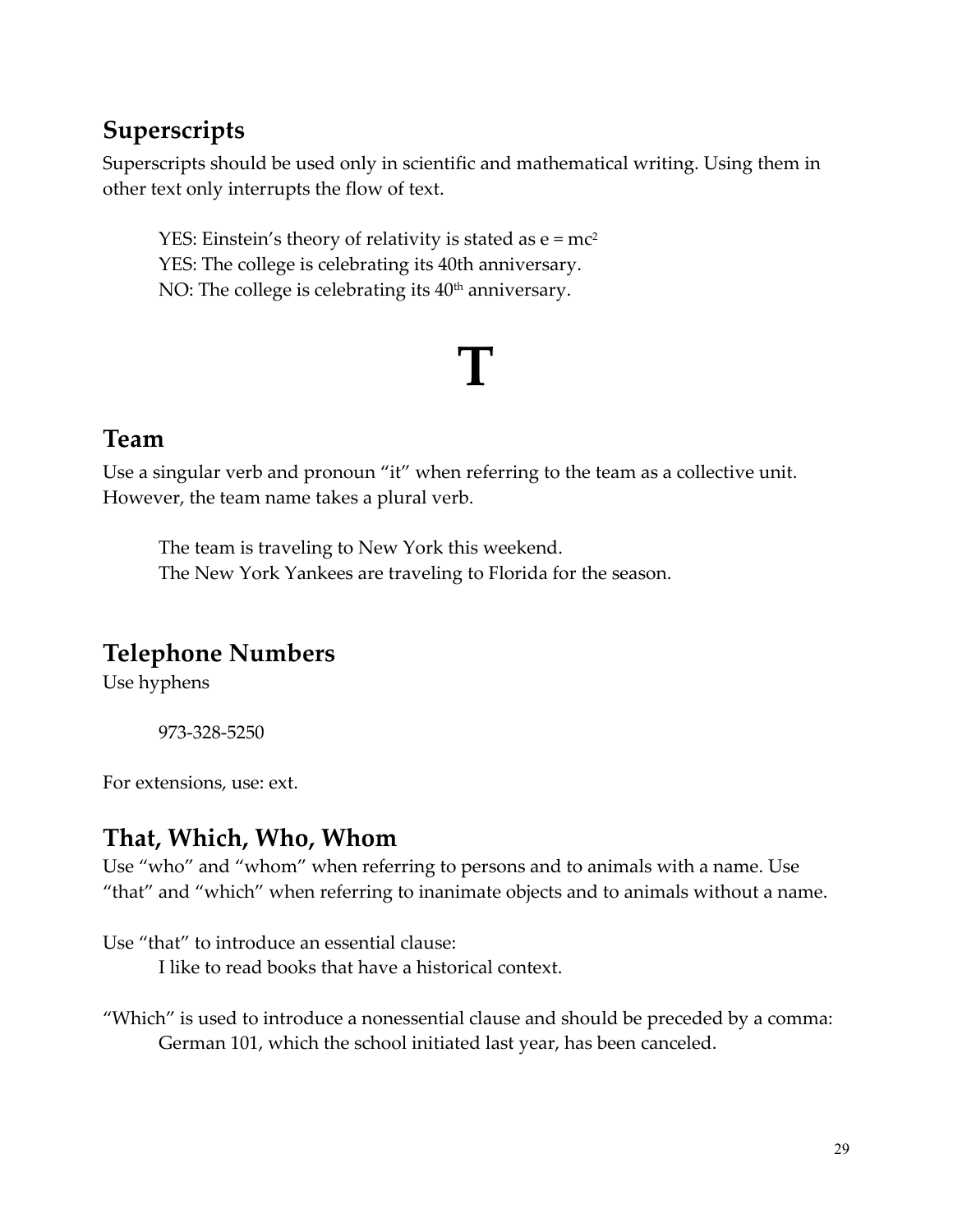#### **Theater**

Use this spelling unless the proper name includes theatre.

#### **There's /Theirs**

There's means "there is" or "there has." Theirs is possessive.

#### **Time**

Use a.m. and p.m. (not AM and PM); 9 a.m. and 9 p.m. (not 9:00 a.m. and 9:00 p.m.); noon and midnight (not 12 p.m. or 12 noon, and 12 a.m.); 7-9 a.m. (not 7 a.m.-9 a.m.).

#### **Titles**

Capitalize formal titles when they appear as "stand-alone" text:

"Everyone had a great time at the CCM Foundation Golf Outing."

Capitalize the entire title when the title precedes the name, and capitalize the formal names of the school and department when it follows the name (divisions are capitalized formally and informally):

President Anthony J. Iacono

Bette Simmons, vice president for Student Development & Enrollment Management (Note: The Division name is uppercase)

### **U**

#### **United States**

 The college received a \$5 million grant from the U.S. Department of Labor Spell out when used as a noun. Use U.S. (with periods/no space) as an adjective. Her goal was to do a coast-to-coast tour of the United States.

#### **URLs**

Do not include https before a website that includes www – only with those that do not. For more information, visit [www.ccm.edu](http://www.ccm.edu/) 

To learn more, visit https://developer.mozilla.org